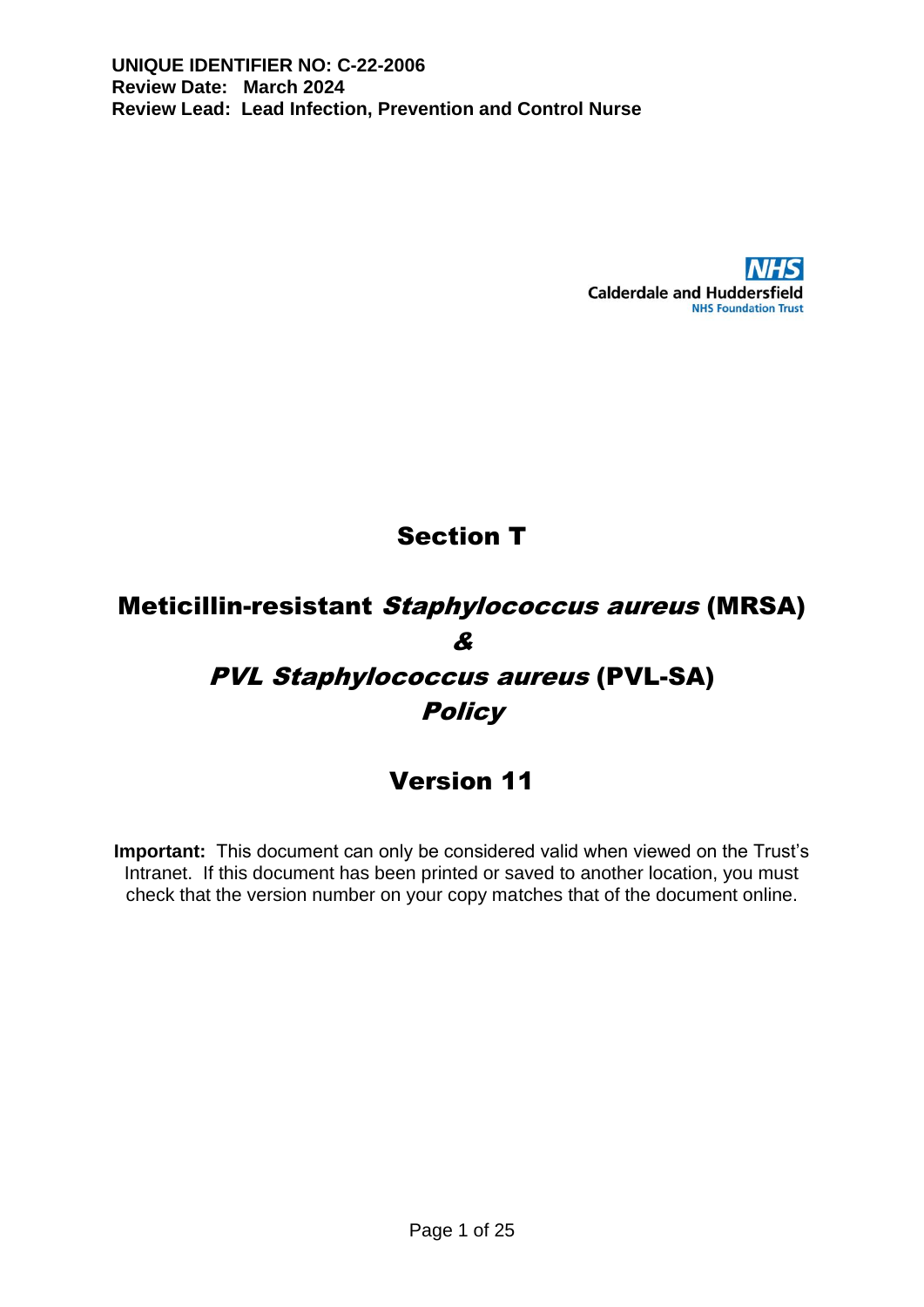| <b>Document Summary Table</b>                           |                           |                         |                                                                                                                                              |             |  |
|---------------------------------------------------------|---------------------------|-------------------------|----------------------------------------------------------------------------------------------------------------------------------------------|-------------|--|
| <b>Unique Identifier Number</b><br>C-22-2006            |                           |                         |                                                                                                                                              |             |  |
| <b>Status</b>                                           |                           | Ratified                |                                                                                                                                              |             |  |
| <b>Version</b>                                          | 11                        |                         |                                                                                                                                              |             |  |
| <b>Implementation Date</b>                              |                           | <b>July 2014</b>        |                                                                                                                                              |             |  |
| <b>Current/Last Review</b>                              |                           |                         | March 2021, January 2018, December 2015, January                                                                                             |             |  |
| <b>Dates</b>                                            |                           |                         | 2015, March 2014, March 2010 (Amendment), March                                                                                              |             |  |
|                                                         |                           | 2008, August 2006       |                                                                                                                                              |             |  |
| <b>Next Formal Review</b>                               |                           | March 2024              |                                                                                                                                              |             |  |
| <b>Sponsor</b>                                          |                           | <b>Medical Director</b> |                                                                                                                                              |             |  |
| <b>Author</b>                                           |                           |                         | <b>Lead Infection Prevention &amp; Control Nurse</b>                                                                                         |             |  |
| <b>Where available</b>                                  |                           | <b>Trust Internet</b>   |                                                                                                                                              |             |  |
| <b>Target audience</b>                                  |                           | All staff               |                                                                                                                                              |             |  |
| <b>Ratifying Committee</b>                              |                           |                         |                                                                                                                                              |             |  |
| <b>Executive Board</b>                                  |                           |                         |                                                                                                                                              | 27 May 2021 |  |
| <b>Consultation Committee</b>                           |                           |                         |                                                                                                                                              |             |  |
| <b>Committee Name</b>                                   |                           |                         | <b>Committee Chair</b>                                                                                                                       | <b>Date</b> |  |
| Infection, Prevention and Control                       |                           |                         | Consultant                                                                                                                                   | April 2021  |  |
| Committee                                               |                           |                         | Microbiologist / Infection                                                                                                                   |             |  |
|                                                         |                           |                         | <b>Prevention &amp; Control</b>                                                                                                              |             |  |
|                                                         |                           |                         | Doctor                                                                                                                                       |             |  |
| <b>Other Stakeholders Consulted</b>                     |                           |                         |                                                                                                                                              |             |  |
|                                                         |                           |                         |                                                                                                                                              |             |  |
| Does this document map to other Regulator requirements? |                           |                         |                                                                                                                                              |             |  |
|                                                         |                           |                         |                                                                                                                                              |             |  |
| <b>Regulator details</b>                                |                           |                         | Regulator standards/numbers etc                                                                                                              |             |  |
| N/A                                                     |                           |                         |                                                                                                                                              |             |  |
| <b>Document Version Control</b>                         |                           |                         |                                                                                                                                              |             |  |
| Version 11                                              |                           |                         | The policy has been reviewed and a minor change has been made: 18                                                                            |             |  |
|                                                         |                           |                         | week period of validity for elective screening added to reflect current                                                                      |             |  |
|                                                         | agreement.                |                         |                                                                                                                                              |             |  |
|                                                         |                           |                         | Removal of link to paper care plans which are no longer used within The                                                                      |             |  |
|                                                         | Trust.                    |                         |                                                                                                                                              |             |  |
|                                                         |                           |                         | All hyperlinks have also been checked.                                                                                                       |             |  |
| Version 10                                              |                           |                         | The policy has been adjusted to reflect changes due to EPR.                                                                                  |             |  |
|                                                         |                           |                         | Additional information about the Post Infection Review has been added<br>The PVL-SA content has been developed to provide more comprehensive |             |  |
|                                                         | information and guidance. |                         |                                                                                                                                              |             |  |
|                                                         |                           |                         | A flow chart has been added for PVL-SA contacts                                                                                              |             |  |
|                                                         |                           |                         | A visual guide for decolonisation has been provided.                                                                                         |             |  |
| Version 9                                               |                           |                         | Links have been added to the patient information leaflets for MRSA /                                                                         |             |  |
|                                                         |                           |                         | MSSA; a link has been added for easy access to the antibiotic prescribing                                                                    |             |  |
|                                                         |                           |                         | guidelines (p7). An appendix has been added to clarify the MRSA                                                                              |             |  |
|                                                         | screening process.        |                         |                                                                                                                                              |             |  |
| Version 8                                               |                           |                         | The title of the policy has been changed as the policy now covers MRSA                                                                       |             |  |
|                                                         |                           |                         | and PVL-SA (Panton-Valentine Leukocidin Staphylococcus aureus).                                                                              |             |  |
| Version 7                                               |                           |                         | This policy has been reviewed and now focuses on the management and<br>control of MRSA and PVL-SA. Other resistant organisms are now covered |             |  |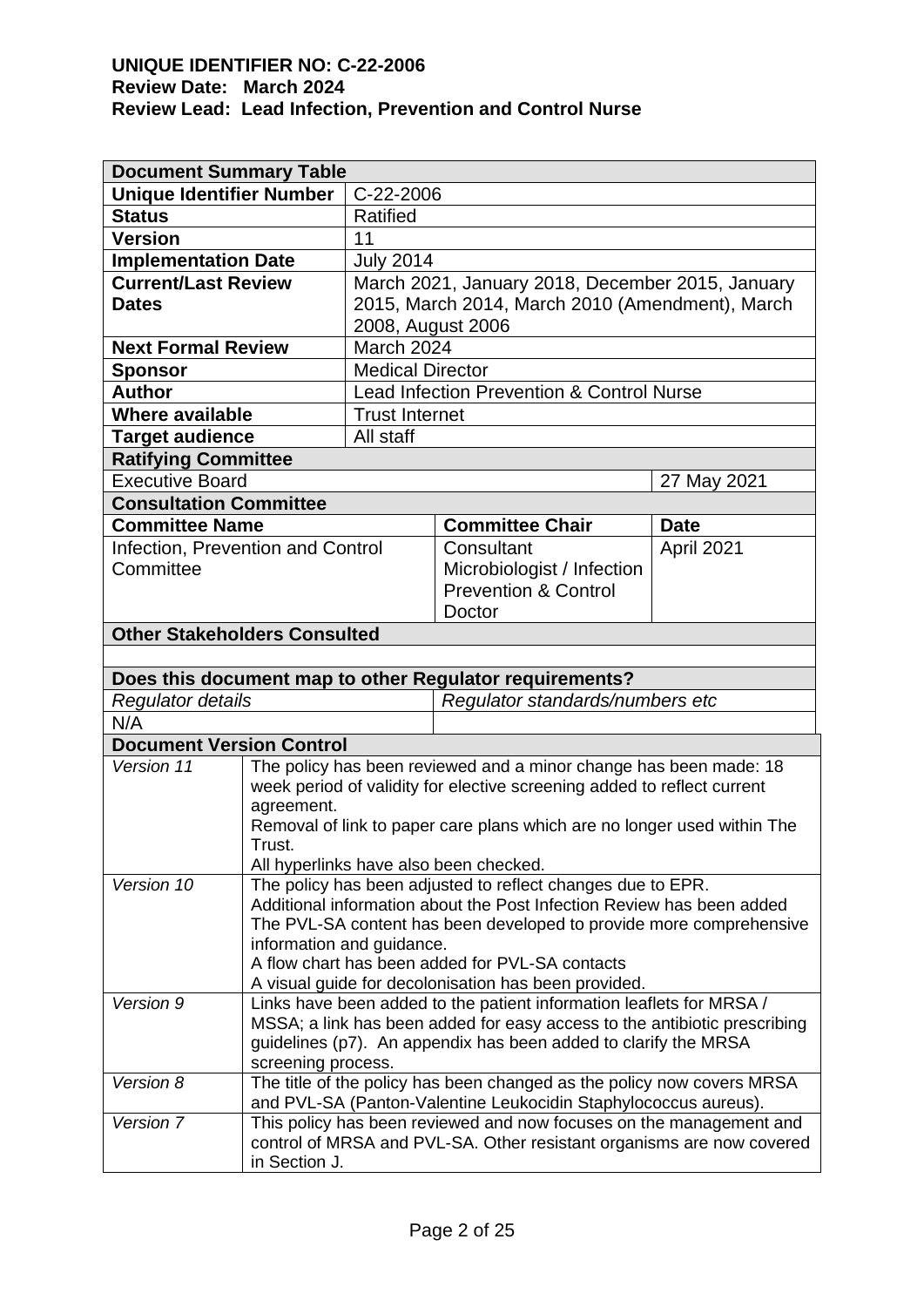## **Contents**

### **Section Page**

| 1.  | Introduction                                               | 4  |
|-----|------------------------------------------------------------|----|
|     | 1.1 Key Points                                             | 4  |
| 2.  | Purpose                                                    | 4  |
| 3.  | <b>Definitions</b>                                         | 4  |
| 4.  | Duties (Roles and Responsibilities)                        | 5  |
| 5.  | Scope                                                      | 5  |
| 6.  | <b>Antimicrobial Prescribing</b>                           | 6  |
| 7.  | What is Meticillin-resistant Staphylococcus aureus (MRSA)? | 6  |
| 8.  | <b>MRSA Screening</b>                                      | 7  |
| 9.  | <b>MRSA Screening Procedure</b>                            | 9  |
| 10. | <b>Staff communication re: MRSA Colonised Patients</b>     | 10 |
| 11. | Patient & Visitor Information                              | 10 |
| 12. | Management of Patients with MRSA                           | 10 |
| 13. | <b>MRSA Surveillance</b>                                   | 13 |
| 14. | MRSA Blood stream infections (BSI)                         | 13 |
| 15. | PVL (Panton-Valentine Leukocidin) Staphylococcus aureus    | 13 |
| 16. | <b>IPC Management of PVL-SA</b>                            | 15 |
| 17. | <b>Trust Equalities Statement</b>                          | 18 |
| 18. | Training and Implementation                                | 18 |
| 19. | Monitoring Compliance with Procedural Document             | 18 |
| 20. | References                                                 | 18 |
|     |                                                            |    |

## **Appendices**

| 1.           | MRSA screening process summary: when, who, what, how                                                            | 20. |
|--------------|-----------------------------------------------------------------------------------------------------------------|-----|
| 2.           | MRSA Suppression Treatment: flow chart                                                                          | 21  |
| 3.           | Risk Assessment and Management of close contact of<br>confirmed PVL-SA infection                                | 22  |
| $\mathbf{A}$ | Supply of prophylaxis or treatment to staff and relatives/carers<br>following exposure to infectious conditions | 23  |
| -5.          | MRSA Suppression Treatment Application Instructions                                                             | 24  |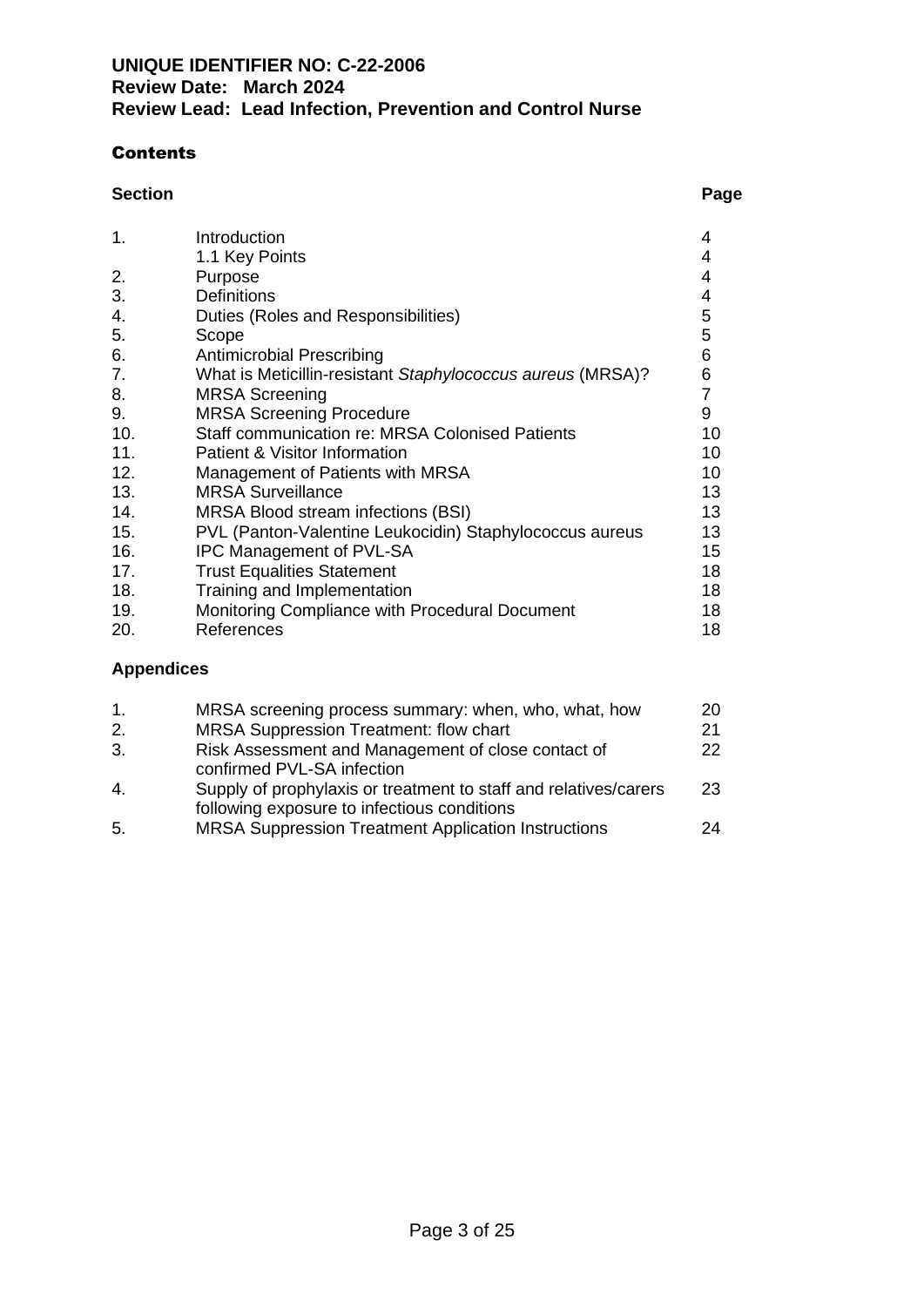## 1. Introduction

The management of patients with Meticillin-resistant *Staphylococcus aureus* [MRSA] *and Panton-Valentine Leukocidin Staphylococcus aureus* (PVL-SA) will be covered in this policy.

### **1.1 Key points:**

MRSA

- What it is
- Who, how and when to screen (including staff)
- Treatment and management of a patient with MRSA
- Post infection review process.

## PVL-SA

- What it is
- When to suspect a PVL-SA infection
- Who, how and when to screen (including staff)
- Treatment & management of a patient with PVL-SA
- Contact tracing

## 2. Purpose

The purpose of the policy is to provide information for staff so that they have an understanding of the above organisms and are aware of the appropriate care and precautions that should be taken when caring for patients who may be colonised or have an infection caused by MRSA or PVL-SA.

## 3. Definitions

**Anti-Microbial Resistance** Antimicrobial resistance happens when microorganisms (such as bacteria, fungi, viruses, and parasites) change when they are exposed to antimicrobial drugs such as antibiotics, antifungals, antivirals. As a result, the medicines become ineffective and infections persist in the body, increasing the risk of spread to others (WHO 2017).

**Colonisation** is the presence of micro-organisms on or in the body without causing tissue damage e.g. a chronic leg ulcer will always have bacteria present, but these are only colonising the wound if there are no signs of infection.

**Health Care Associated Infection (HCAI)** The term HCAI covers a wide range of infections and cover any infection contracted:

- as a direct result of treatment in, or contact with, a health or social care setting
- as a direct result of healthcare delivery in the community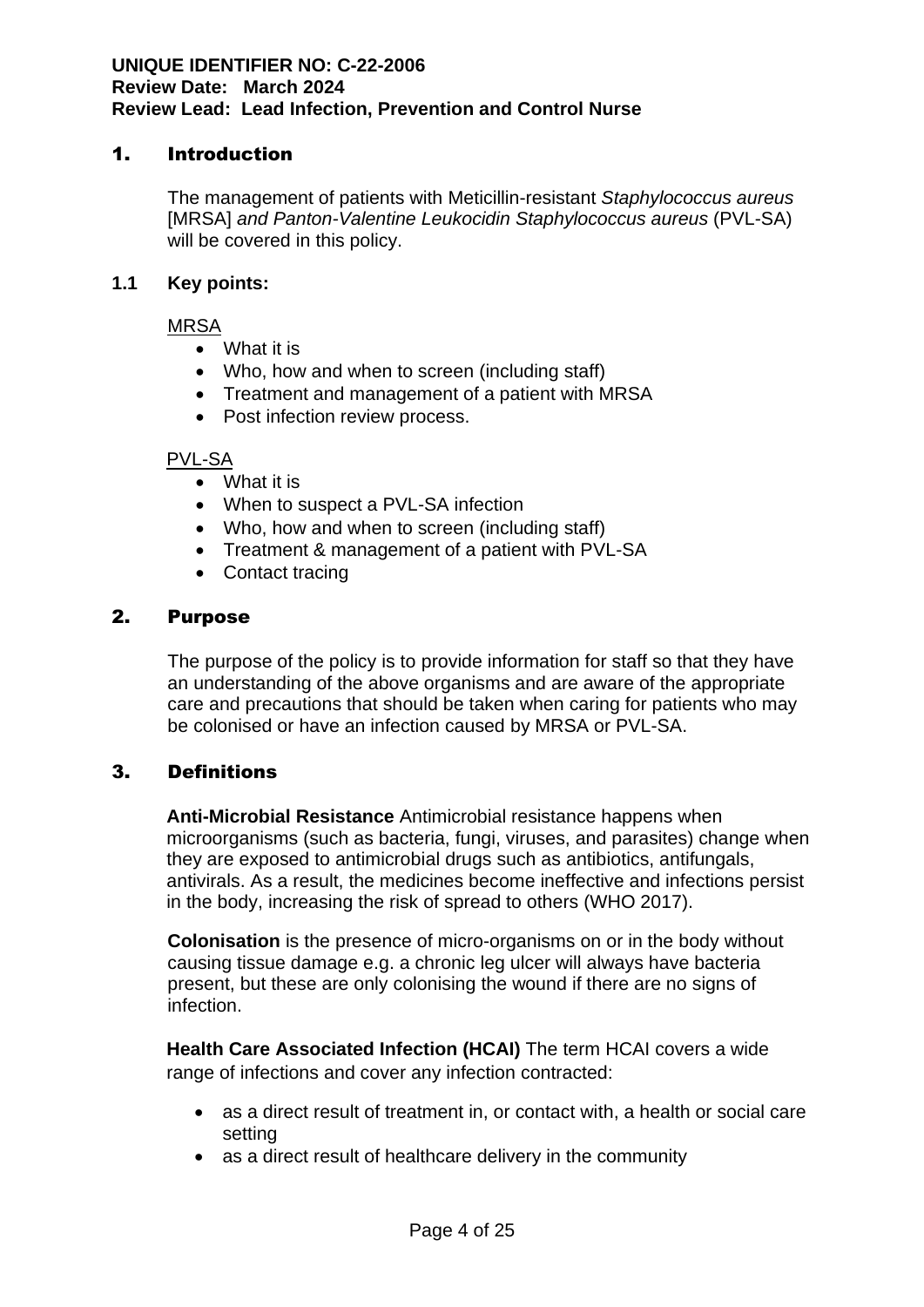HCAIs pose a serious risk to patients, clients, staff and visitors to health and social care premises. They can incur significant costs for the NHS and others, and cause significant morbidity and mortality for those infected.

**Meticillin-resistant Staphylococcus aureus (MRSA):** some strains of *Staphylococcus aureus* are resistant to some antibiotics i.e. Cefoxitin / Fluclocaxillin; these strains are referred to as MRSA where resistance to Cefoxitin / Flucloxacillin is identified.

**Panton-Valentine Leukocidin (PVL)** is a cytotoxin that can destroy white blood cells and cause extensive tissue necrosis and severe infection. It is associated with increased virulence in certain strains of Staphylococcus aureus.

**Source isolation** is the physical separation of one patient from another in order to prevent the transmission of potentially harmful micro-organisms / conditions.

*Staphylococcus aureus* is a common bacterium with which many people are colonised.

## 4. Duties (Roles and Responsibilities)

The Chief Executive is responsible for ensuring that there are effective infection prevention and control (IPC) arrangements in the Trust.

Matrons / Ward / Dept. Managers are responsible for ensuring that this policy is implemented and adhered to in their areas.

The Infection Prevention & Control Team (IPCT) are responsible for undertaking surveillance of multi resistant organisms and in conjunction with the Microbiologist, give expert IPC advice regarding such cases. IPC will initiate investigation of such infection and will inform the ICD and DIPC.

All staff that have patient contact are required to adhere to this Policy.

## 5. Scope

This policy applies to all health care workers employed by CHFT and should be used in conjunction with other relevant policies and guidelines, including:

- Standard precautions Infection Control Policies, Section C
- Major Outbreak of Infection Policy, Section E
- Decontamination and Disinfection Policy, Section F
- Hand hygiene policy Infection Control Policies, Section H
- Isolation policy Infection Control Policies, Section K
- Bed management and movement of patients Policy Infection Control Policies, Section W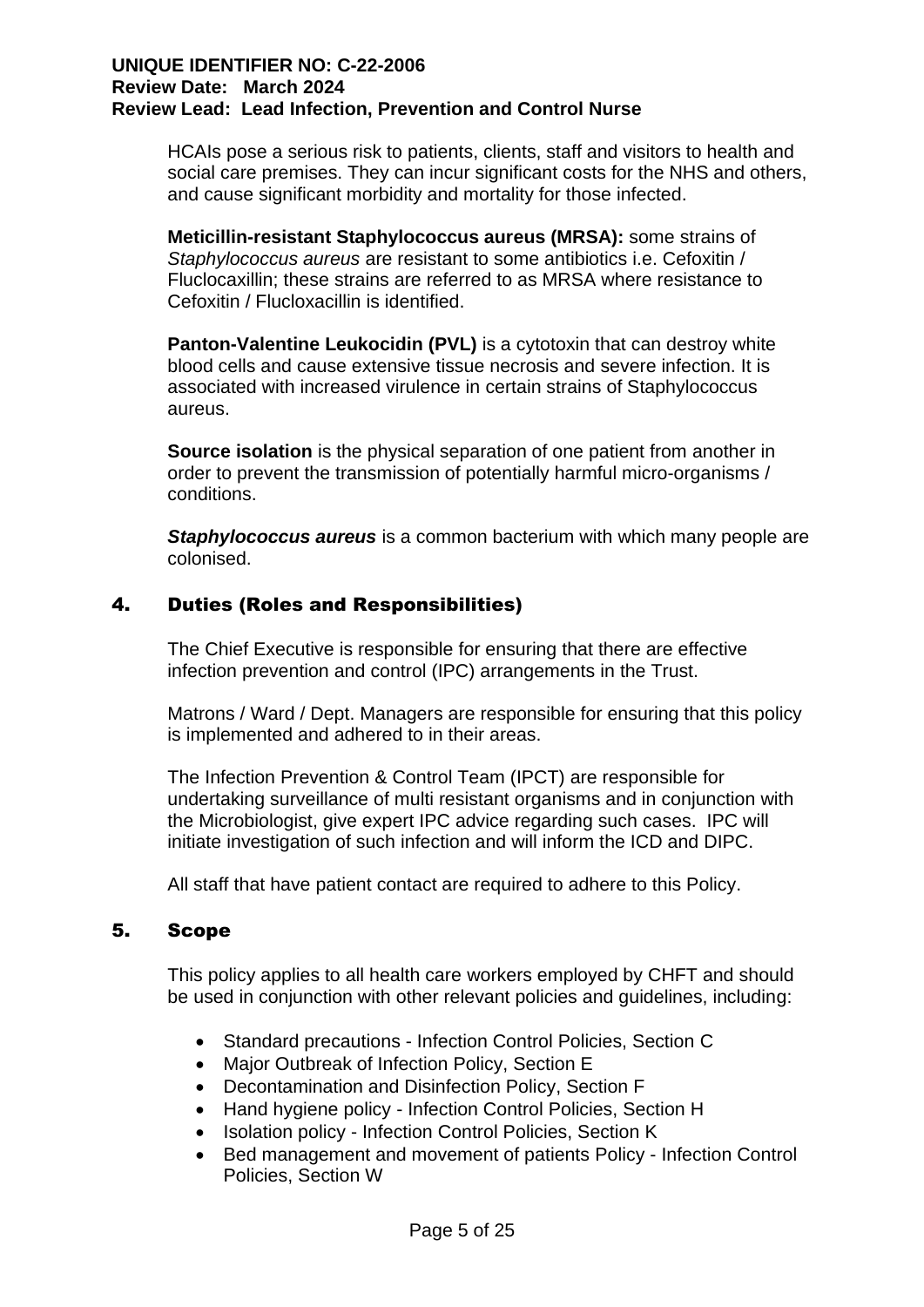• Antibiotic guidelines – Medicines Code

## 6. Antimicrobial Prescribing

The decision to prescribe an antimicrobial should always be clinically justified and the reason recorded in the patient's medical records and on the patient's medication chart.

The Trust's Antibiotic Guidelines must be followed, accessed via:

<http://intranet.cht.nhs.uk/chft-documentation/view-category.php?catID=79>

Individual patient and drug-specific factors to consider in all cases include:

- Previous antimicrobial history
- Previous infection with multi-resistant organisms
- Allergies
- Availability of and absorption by oral route

Principles of good antimicrobial prescribing are available via:

<http://intranet.cht.nhs.uk/chft-documentation/view-category.php?catID=79>

NB: Flucloxacillin and other Penicillin / Beta-lactams have no activity against MRSA

## 7. What is Meticillin-resistant Staphylococcus aureus (MRSA)?

*Staphylococcus aureus* (SA) is a common bacterium with which many people are colonised. Some strains of SA are resistant to some antibiotics including Flucloxacillin and all Cephalosporins; these strains are referred to as MRSA. Both MRSA and Meticillin-sensitive SA (MSSA) can colonise a person's skin as well as cause a range of infections from localised skin infections to life threatening sepsis.

MRSA is not a significant risk to health care workers (HCW's) but can cause serious infection in vulnerable patients and is a common cause of HCAIs.

People who are at increased risk of becoming **colonised** with MRSA include those who have had frequent episodes of healthcare interventions and those with breaches in their external defence's such as chronic wounds, eczema, invasive devices (gastrostomy, tracheostomy, urethral or suprapubic catheter).

People who are more at risk of **infection** with MRSA are those who are colonised at a clinical site (as above), those undergoing invasive procedures and those with impaired immunity e.g. the immunocompromised, diabetic, frail, those with chronic disease and patients with a poor nutritional status.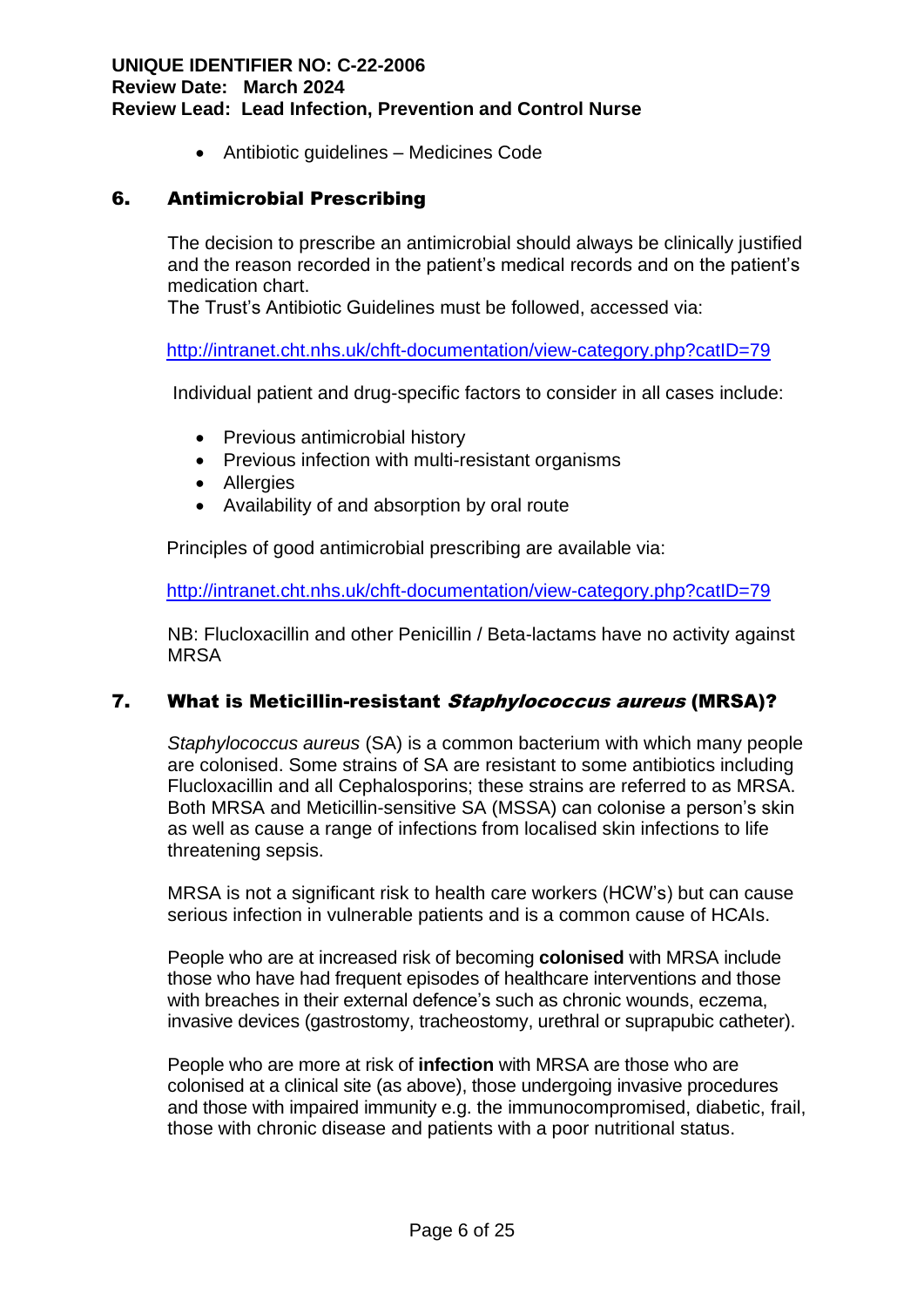## 8. MRSA Screening

The DH in England introduced mandatory MRSA screening of all elective and emergency admissions from April 2009 and December 2010 respectively. DH guidance (2014) has since streamlined this approach to screening. CHFT continue to screen patients for MRSA as follows:

### **8.1 Emergency Screens:**

- All emergency admissions (including high risk obstetric and paediatric patients as indicated below)
- All high obstetric patients with a known history of MRSA or those undergoing emergency or elective caesarean section
- All high-risk paediatric patients include those with a history of MRSA, those awaiting elective orthopaedic surgery, have chronic devices or multi healthcare interventions

## **8.2 Elective screens:**

Day cases other than those listed as an exemption below will require screening. The definition of a day case has been assessed as a patient admitted to a ward or the Day Case Unit for their procedure. Patients attending a clinic for a procedure will not require screening unless they have a previous history of MRSA (e.g. Oncology day attenders).

**Exemptions** to the screening programme have been identified by the DH (Gateway ref: 10324) as follows:

- Day case ophthalmology
- Day case dental
- Day case endoscopy
- Minor dermatology procedures
- Children and paediatrics (up to and including 16 years of age) unless in a high-risk group
- Maternity / obstetric unless in a high-risk group

Elective MRSA screen results remain valid for a period of 18 weeks unless there is an episode of inpatient stay where the patient will be required to be re-screened. If a patient has an elective screen and it is MRSA positive, they will require a course of MRSA colonisation suppression treatment and this can be prescribed from the ward/department undertaking the screen (via PGD). This should commence prior to the planned surgery/procedure and should continue up to and including the day of surgery. A positive screen should not delay treatment or surgery.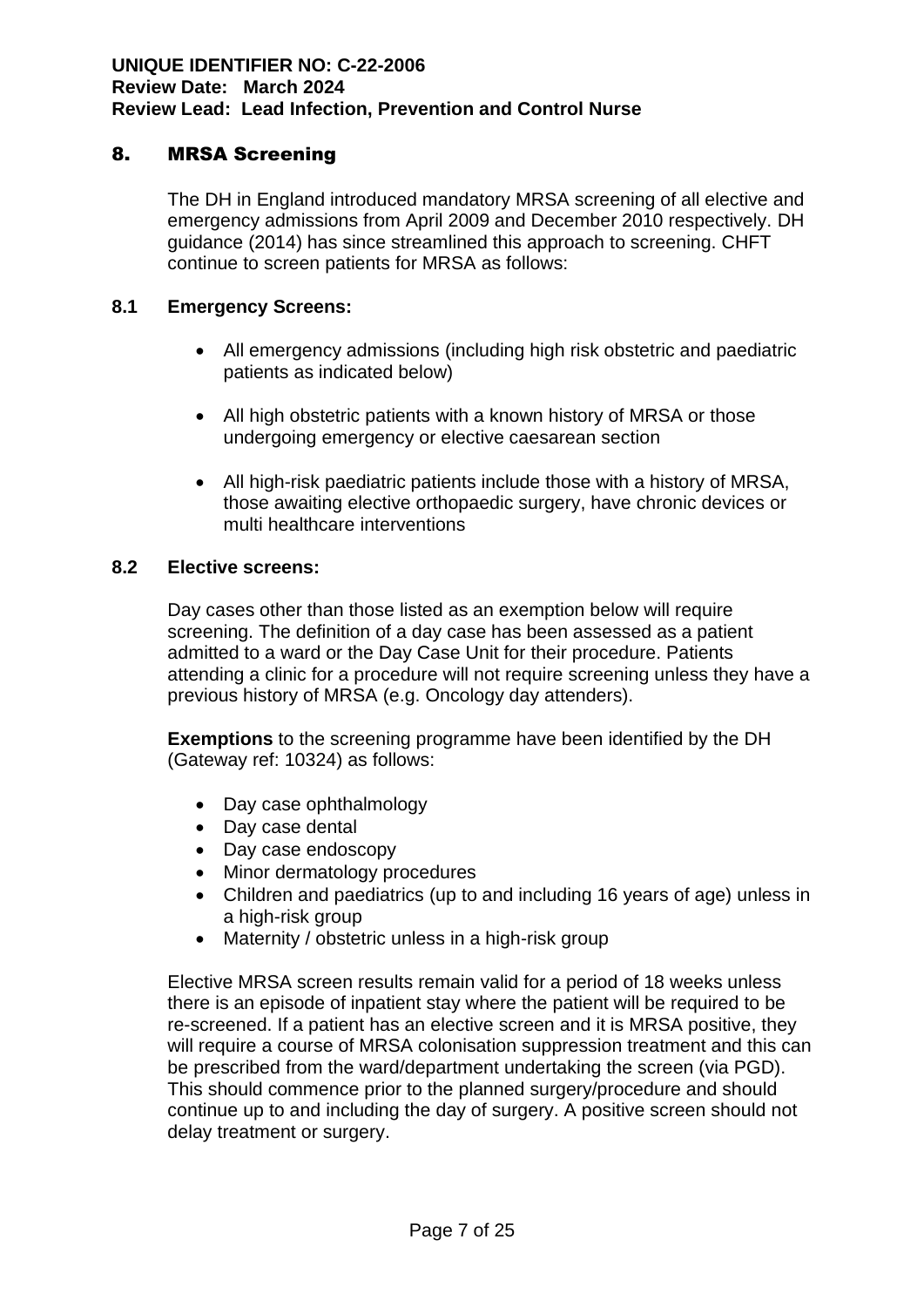If surgery is cancelled following the colonisation suppression treatment, the suppression treatment should be repeated without re-screening prior to further surgery.

## **8.3 Staff screens:**

If a member of staff is screened as an emergency/elective admission or through the Occupational Health Department (OHD) and found to be positive:

- The staff member should be referred to the OHD and S/he assessed for the presence of possible MRSA-disseminating lesions (e.g. wounds, eczematous lesions etc.). If present, these will be investigated and treated accordingly
- Assuming no such lesions, the staff member will be prescribed a 5-day course of the currently recommended MRSA colonisation suppression treatment and the need to observe good standards of hand hygiene will be reiterated. There is no requirement for the staff member to take time off work or to be rescreened for MRSA following completion of the course of suppression treatment
- The timing of decolonisation should follow that of the relevant treatment pathway (e.g. if the staff has planned elective surgery, decolonisation should be timed to end on the day of surgery)
- The IPCT should be informed of such a staff member so that recent MRSA data from his / her clinical area can be checked to see if there may be associated MRSA cases that had not been flagged as a possible outbreak. Subsequent actions will depend on the results of this investigation

## **Staff screening during outbreak situations:**

A decision may be made by the Outbreak Committee to screen staff for MRSA as part of an investigation into a possible MRSA outbreak or if there are unusually high levels of MRSA in a clinical area. In most situations the screen will be nasal only:

- In this situation, it is compulsory for staff to be screened as an unscreened staff member may continue to act as a source of MRSA transmission to patients
- Screening will be carried out jointly by ward staff and OHD, with records maintained by OHD
- Staff with an MRSA positive result will be assessed for possible MRSAdisseminating lesions (e.g. wounds, eczematous lesions etc.). If present these will be investigated and treated accordingly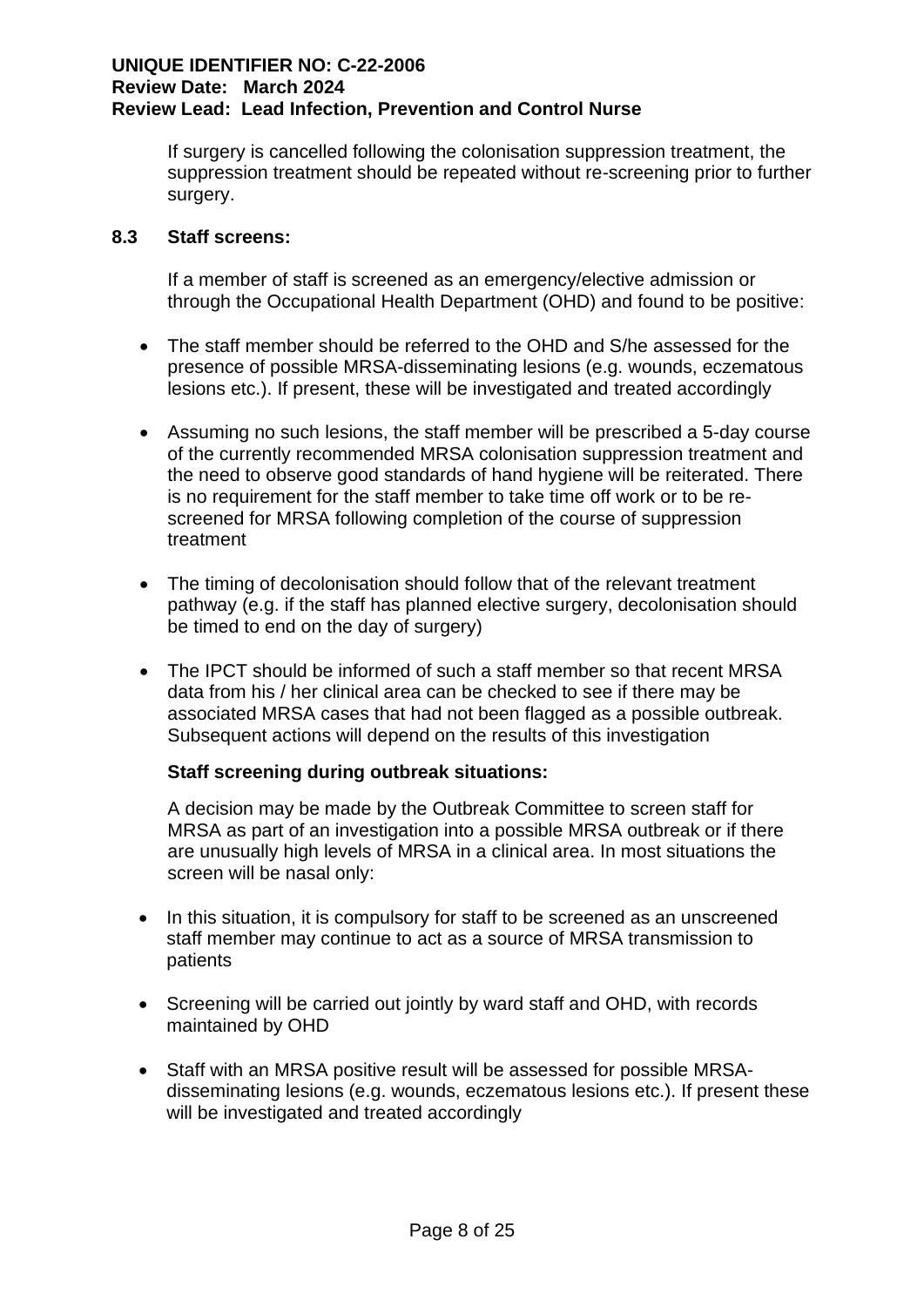- Assuming no such lesions, the staff member will be prescribed a 5-day course of MRSA colonisation suppression treatment and the need to observe meticulous standards of hand hygiene will be reiterated
- The decision to continue working during the period of decolonisation needs to be assessed individually with input from the IPCT and OHD
- Staff will be re-screened two days after completion of decolonisation. If still MRSA positive, they will receive a further five days of decolonisation with rescreening two days after completing the course. If they remain MRSA positive, an individual plan will be agreed following discussion between an OHD Doctor, the staff member and the IPC Doctor (or deputy) on a case-bycase basis
- For the supply of prophylaxis or treatment to staff and relatives/carers following exposure to infectious conditions (see Appendix 4)

## 9. MRSA screening procedure

This includes nose and groin swabs (refer to Appendix 1) PLUS lesions, drain sites, sputum and urinary catheter samples as required. This must be taken within 12 hours of admission as part of the routine admission process.

MRSA rescreening is not routinely required. If this is required the IPCT will advise accordingly.

## **Labelling of MRSA Screening Swabs**

It is important screening swabs are clearly labelled with the following definitions to enable performance data to be reported correctly:

Admission screening**:** Includes all acute emergency admissions, including patients that may have been previously positive on another admission episode.

Elective Screening**:** Includes all patients screened during the pre-assessment process. It is important that these specimens are clearly labelled with the location as follows:

- Day case
- Pre-op clinic
- Ophthalmology
- Obstetrics

Follow-up screening**:** Includes the re-screening or follow up swabs for MRSA patients that were found to be either positive on admission or during the hospital stay from a clinical specimen.

Routine screening: Includes specific high-risk patients who are routinely screened at regular intervals. Currently these include all ICU and SCBU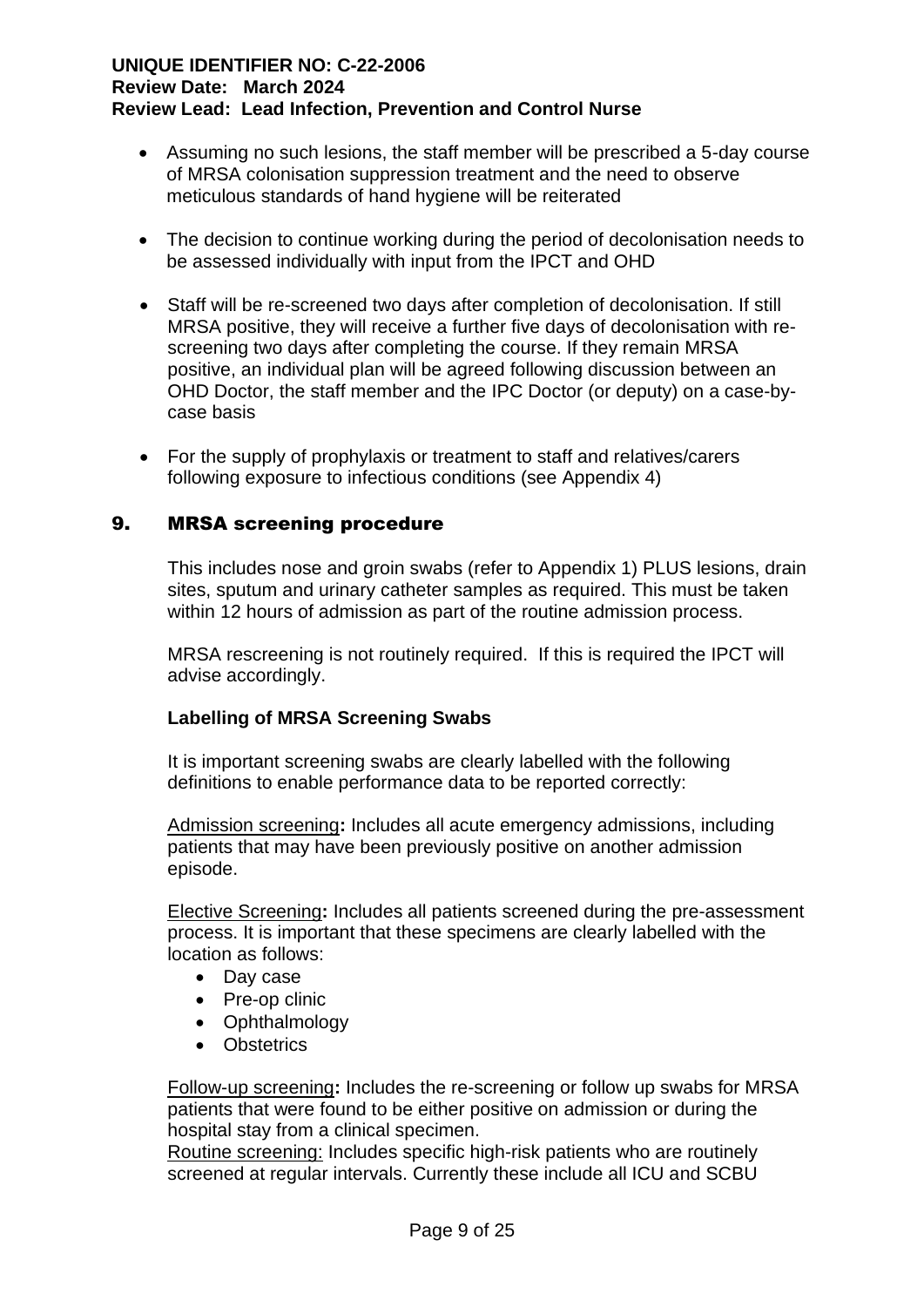patients and all patients with central venous access devices (CVADs) or at the request of IPCT.

**N.B** The performance of MRSA screening is reported monthly to Divisional Board, Executive Board and Board of Directors.

## 10. Staff communication re: MRSA Colonised Patients

The IPCT will add an alert to the patient's Electronic Patient Record (EPR) for patients who have an MRSA positive result so staff are aware of the infection risk for future hospital visits.

The IPCT will notify the clinical and nursing teams of positive MRSA results. Specific IPC advice will be given verbally and documented in EPR.

GPs, district nurses and other relevant HCW's involved in the patients care after will be informed of positive results via the EPR discharge summary and is the responsibility of the discharging team.

## 11. Patient/Visitor Information

The clinical team will provide patient information regarding colonisation or infection of the identified organism and appropriate treatment.

Patient/visitor information leaflets are available from the IPCT including information regarding screening and treatment for both MRSA and Meticillinsensitive Staphylococcus aureus (MSSA). Patient leaflets will also be provided at pre assessment and can be ordered via the IPCT.

Visitors should be advised that it is not necessary to wear protective clothing unless they are attending to the patient's hygiene needs etc, however meticulous hand hygiene is advised, and hand hygiene information leaflets are also available.

## 12. Management of Patients with MRSA

## **In the acute setting the following is required:**

**Source Isolation** - if a patient has a known history of being colonised (see below) or has had an infection caused by MRSA, they must be nursed in source isolation, with the door closed, in accordance with the Isolation Policy (Section K). A standard precaution sign must be displayed on the door. If isolation facilities are not immediately available, an isolation breech form is completed by IPCT and the ward advised to complete an isolation Datix. The IPCT will liaise with staff to risk assess and advise re appropriate placement of patients.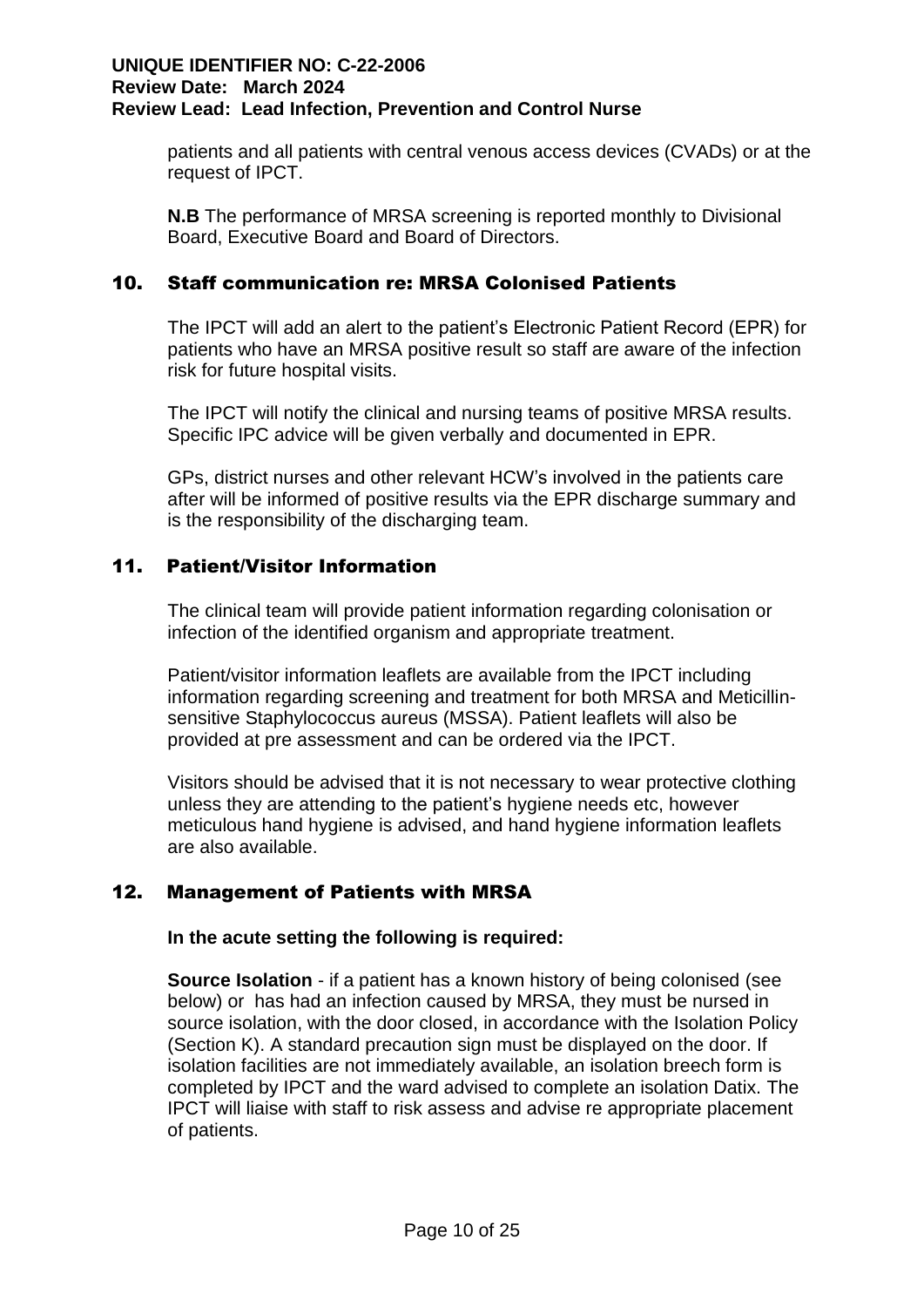**N.B** Patients with a previous history of MRSA are assumed positive. The IPCT will risk assess to establish whether isolation precautions are required, via the 3 year rule: a total of 3 years since a positive MRSA screen and at least 3 negative screen results.

**MRSA screen** – refer to Appendix 1.

**Hand Hygiene -** Hands must always be washed before and after attending patients even if gloves have been worn. Liquid soap and warm water should be used following all patient contacts or alcohol gel can be applied to visibly clean hands. Hand decontamination is vitally important in preventing HCAIs.

**Personal Protective Equipment (PPE) -** All staff that have direct contact with the patient, their immediate environment or blood / body fluids must wear single-use plastic aprons and gloves. PPE must be removed and discarded after each use and before leaving the room, with the exception of removing items to the sluice. In such instances, be aware of contact points that may become contaminated, and will require cleaning following removal of PPE.

**Linen** - All linen must be considered infectious and managed in accordance with the CHFT linen policy.

**Waste Management** - All isolation rooms must have a domestic bin and an orange infectious waste bin, in accordance with the waste policy.

**Decontamination of equipment and the patient's environment -** The patient's room requires twice daily cleaning with a chlorine-based disinfectant, for example Tristel, in accordance with the bed space cleaning protocol. All equipment and room furniture must be decontaminated daily and any equipment required for patient management should be disposable or dedicated for that patient only. These should be thoroughly cleaned after use or when no longer required with Tristel. If a commode is being used this must also be decontaminated after every use with Tristel. An **AMBER** clean is required on patient discharge/transfer.

**Treatment of MRSA colonisation** - Acute admission patients found to be colonised with MRSA require a course of colonisation suppression treatment (appendix 2). Instructions explaining how to apply this treatment can be found in appendix 5. If a patient is discharged prior to completion of the course, this should be included on the discharge prescription. If results become available after the patient has been discharged, the IPCT will inform both the patient and their GP via letter.

**N.B** To reduce the risk of Mupirocin resistance, the use of Mupirocin should be restricted to two treatments only unless the patient is due for a high risk procedure, when the risk of infection is thought to be greater than the risk of resistance. In such cases, it is important to ensure that the MRSA remains sensitive to Mupirocin. These cases should be discussed with the IPCT.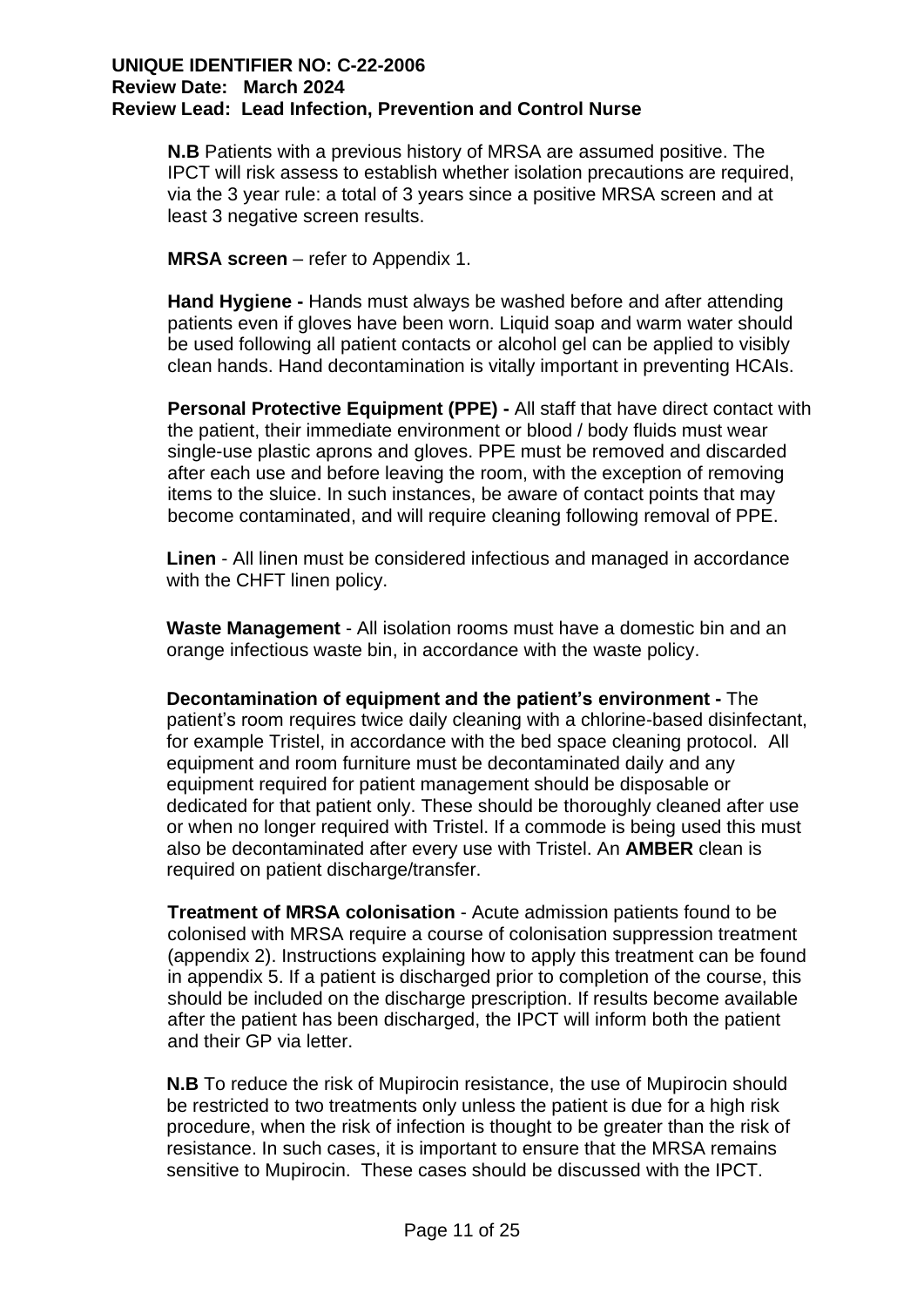In addition, if there are any pharmacy supply issues with first line treatment, second line suppression treatment should be instigated.

#### Treatment of Neonates / Infants Under Age of 12 Months:

Octenidine 0.3% (Octenisan) antimicrobial wash lotion is advised for infants under the age of 12 months. This should be applied undiluted daily for 5 consecutive days. Hair should be washed on day 1 of the regime.

#### Method of administration:

Apply undiluted to a damp washcloth and apply to the skin and hair (day 1 only). This needs to be left for 3 minutes before washing off. Avoid contact with eyes/ears and do not apply to broken skin.

**Clinical investigations -** Patients with MRSA can undergo investigations in all departments, provided the department has been informed in advance. It is recommended that patients are seen at the end of the working session where possible **(**unless clinical need is a priority**),** and that they are dealt with promptly to minimise delay within the department. Decontamination of all equipment should be undertaken with Tristel.

**Transfers to other wards -** Patients can be transferred from one ward to another ward or unit, **if clinical need dictates.** The receiving area must be informed in advance of the PVL-SA status to ensure that the appropriate facilities are available, and the required precautions are applied. Movement for non-clinical reasons is not advised.

**Transfers to other health care settings** - If a patient with MRSA is transferred to another hospital or a care home, the receiving area should be informed so the necessary measures can be considered.

## Booking of Patients for Ambulance Transport

Most carriers of MRSA or PVL-SA can be transported with other patients with no extra precautions. Arrangements should be made for patients to travel alone if any of the following apply:

- Open wounds such as skin grafts or exudating wounds that cannot be covered by an impermeable dressing
- Excessively expectorating sputum and may not be able to effectively dispose of / manage with tissues etc.

#### Assessment Prior to Discharge

Staff should ensure the following prior to patient's discharge / transfer:

- Catheters are emptied before discharge
- Wounds are checked for visible exudate and are covered with an impermeable dressing
- All peripheral venous cannulae are removed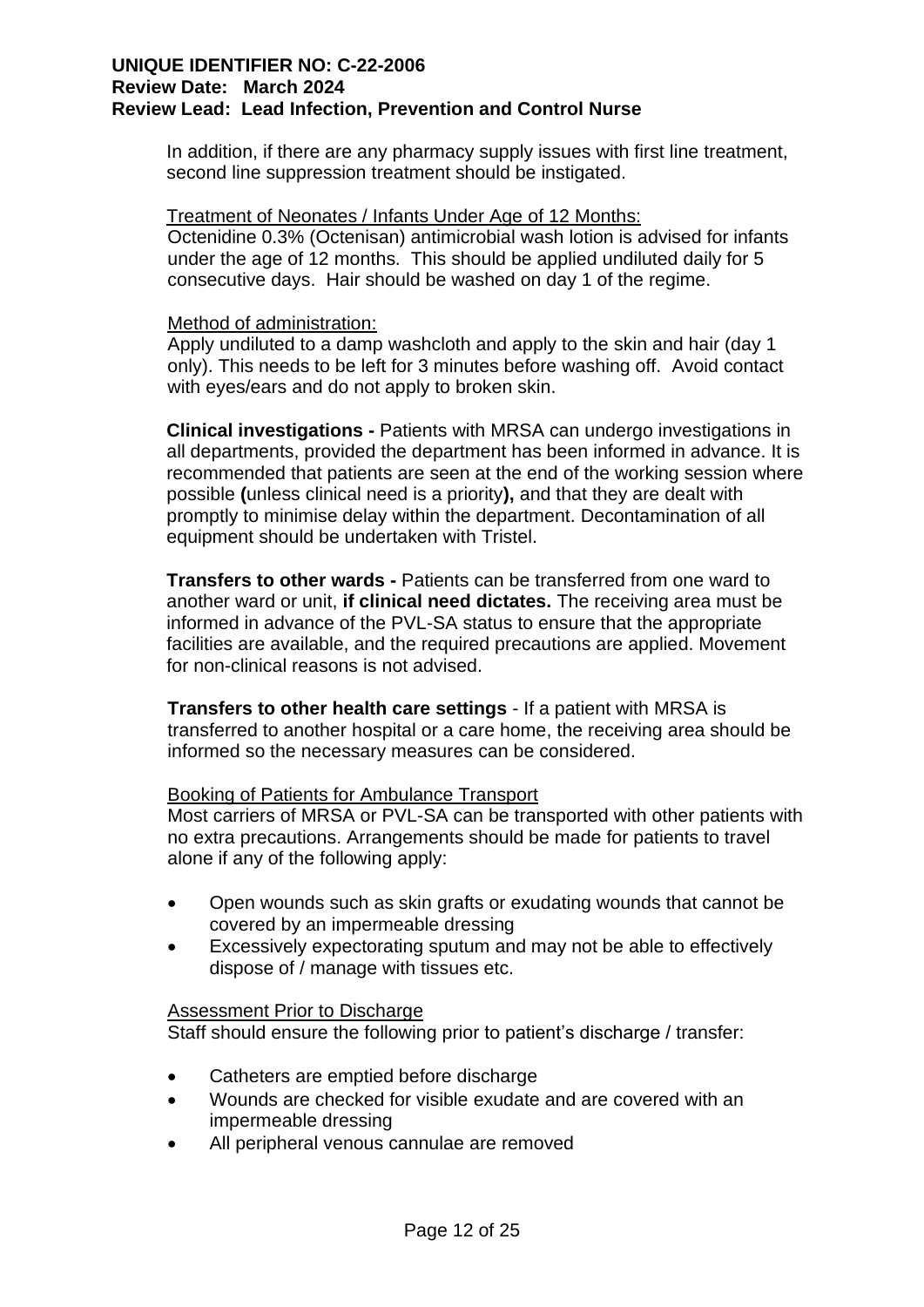#### Discharge Lounge

Providing the above risk assessment has been completed, patients with MRSA or PVL-SA can be sent to the discharge lounge.

## 13. MRSA Surveillance

The IPCT will undertake routine surveillance of alert organism data to monitor trends, detect outbreaks and 'hot spot' areas of infection. All new cases of hospital acquired MRSA will be reported monthly by wards to their clinical divisions. Each division has a target for the reduction of hospital acquired MRSA cases.

The IPCT will carry out enhanced surveillance of MRSA bacteraemia cases and report these to Public Health England (PHE) via the Data Capture system in line with Department of Health (DH) requirements.

## 14. MRSA Blood stream infections (BSI)

All MRSA BSI's are required to have a Post Infection Review (PIR) to identify how the case occurred, identifying any actions to reduce the risk of a reoccurrence in the future (NHS England 2014).

This review will attribute which organisation is responsible for the case (Pre 48hrs CCG, Post 48 hrs acute provider), and identify the cause of and any contributing factors either directly or indirectly related to the development of an MRSA BSI**:** 

- MRSA BSI will be recorded on DATIX by the IPCT
- A formal review must be undertaken within 10 days of the trust notification of the positive blood cultures. This is a multidisciplinary review incorporating the IPCT, Clinical staff including the Consultant responsible for Patient care, Matron and CCG representative
- Outcome of the PIR must be documented on Public Health England HCAI data collection system

## 15. PVL (Panton-Valentine Leukocidin) Staphylococcus aureus

## **What is PVL–Staphylococcus aureus (PVL-SA)?**

*Staphylococcus aureus* (SA) is a type of bacteria commonly found living on healthy skin. It particularly likes moist surfaces of the body, such as the nostrils, armpits and groin. People can be colonised with many different strains of SA, some potentially causing more infections than others. Some strains can produce the Panton-Valentine Leukocidin (PVL) toxin. These strains commonly cause boils or skin abscesses and are occasionally associated with more serious infections of the lungs, blood, joints and bones. Some strains of MRSA can also produce PVL toxin (HPA, 2011).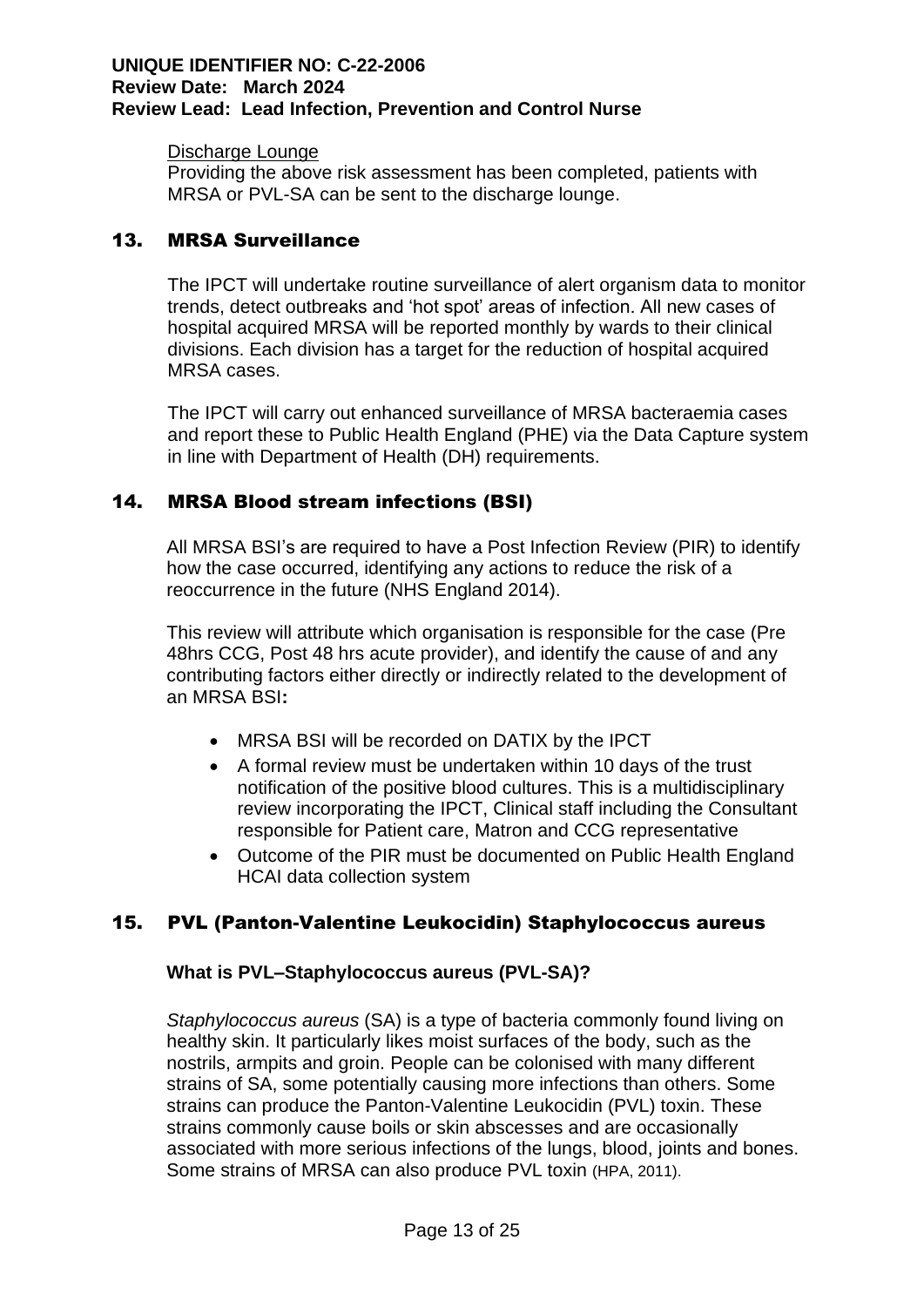## **Historical background of PVL-SA:**

Panton and Valentine first identified the toxin, which they classified as leukocidin back in 1932 (Panton and Valentine, 1932). In the 1950s and 60s, the phage type 80/81 strain of PVL-MSSA successfully spread in the UK and abroad resulting in widespread disease. This presented most commonly as boils and abscesses in previously healthy individuals, either in the community, hospitalised patients or healthcare workers. The increase in morbidity and mortality associated with PVL-MRSA has caused public health concerns worldwide. At present most PVL-SA strains in the UK have been MSSA. However in North America a major problem has emerged with most community acquired (CA) MRSAs producing PVL. One particular community strain is now spreading in hospitals.

## **Clinical features of PVL-SA:**

As with other strains of *S. aureus,* PVL-SA predominantly cause Skin and Soft Tissue Infections (SSTI), usually recurrent due to the overproduction of white cells to compensate for the destruction by the leukocidin. PVL-SA can also cause severe invasive infections such as septicaemia, osteomyelitis and Pneumonia. Necrotising haemorrhagic pneumonia is the most serious clinical feature with a high mortality rate (> 62%). This often follows a "flu-like" illness which may be a genuine viral infection or reflect the bacteraemia, and tends to affect otherwise healthy young people in the community.

Skin and soft tissue infections are often recurrent and include:

- Boils (furunculosis), carbuncles, folliculitis, purulent eyelid infections
- Cutaneous lesions
- Pain and erythema out of proportion to severity of cutaneous findings
- Necrosis
- Necrotising pneumonia
- Necrotising fasciitis
- Osteomyelitis, septic arthritis, and pyomyositis
- Purpura fulminans (clinical picture reminiscent of meningococcal septicaemia)

## **Risk factors of PVL-SA:**

PVL-SA infections are highly transmissible and can spread more readily in settings where individuals are in close physical contact or share personal items, for example towels. These groups include:

- families/households
- educational settings (including nurseries)
- military personnel/barracks
- close contact sports, for example, rugby, judo, wrestling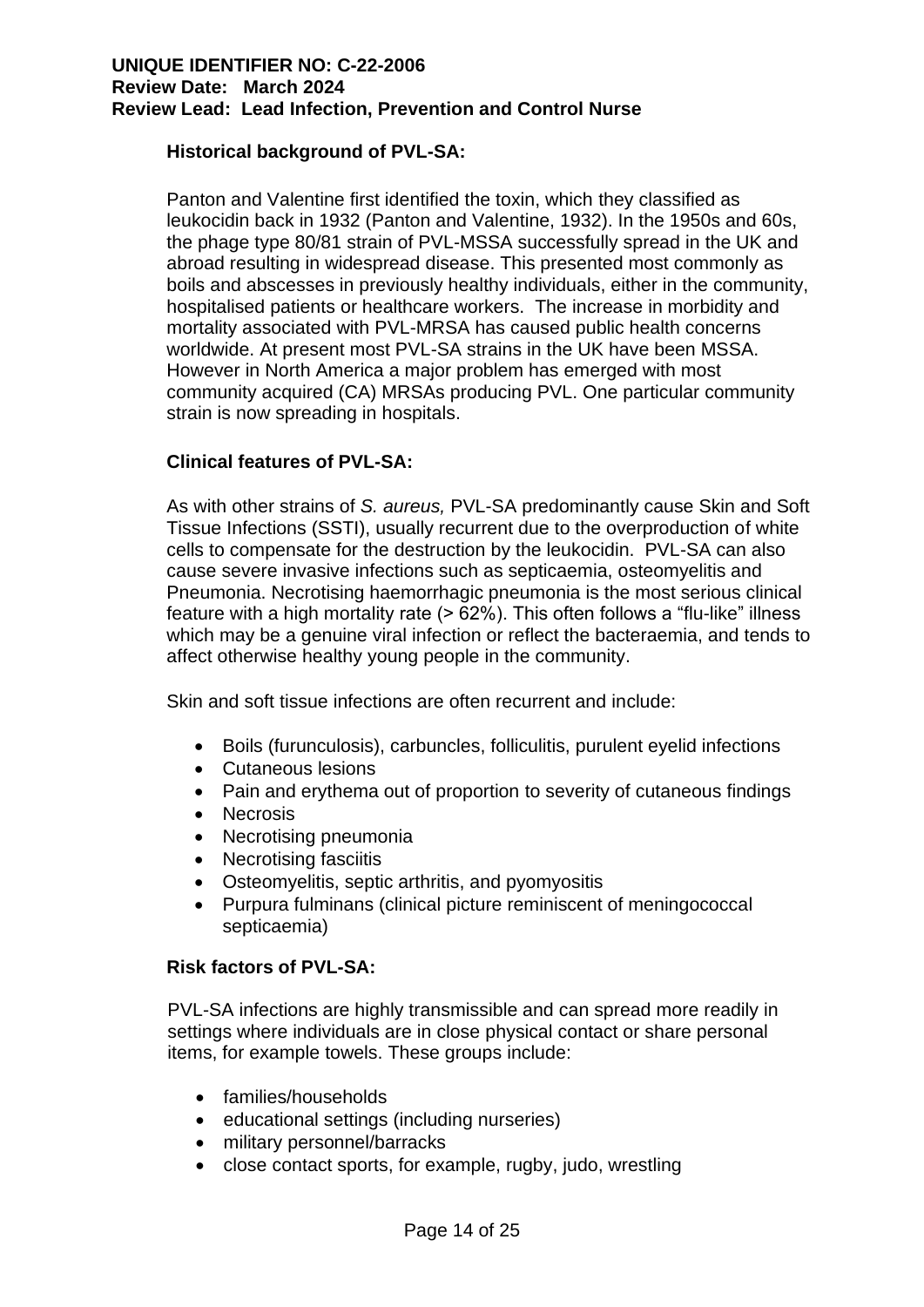- care homes
- gyms
- prison settings

#### **When to suspect a PVL-SA infection:**

PVL-SA infection should be suspected if the patient has a necrotising SSTI, recurrent furunculosis or abscesses, or there is a clustering of SSTIs within a household or social group; also in invasive infections in immunocompetent people, particularly community acquired necrotising /haemorrhagic pneumonia in young, previously fit people.

#### **Transmission of PVL-SA:**

#### **Contact**:

The main route of transmission in healthcare settings is contact via the unwashed hands of healthcare workers. Inadequately decontaminated shared equipment is also a vehicle for transmission.

#### **Airborne:**

PVL-SA may be transmitted via the airborne route on skin scales but this is only a significant risk if the patient has an excessive exfoliating skin condition such as eczema or psoriasis. However, the organism may remain viable in the environment for a long period of time (i.e. months) – thus keeping dust to a minimum is crucial.

Transmission of PVL-SA to staff has occurred following contact with respiratory secretions during intubation of a case of necrotising pneumonia where PPE was not worn (HPA 2008). HCWs should wear PPE, including face and eye protection (e.g. surgical mask with integral eye protection), during intubation and respiratory care of a patient with possible necrotising pneumonia. HCWs indirect contact with respiratory secretions (particularly during intubation or mouth to-mouth resuscitation from a PVL-positive patient) and who were not protected by appropriate PPE should be screened three to seven days after the exposure and advised to report to a physician should symptoms of infection present subsequently. Screening should be arranged through the occupational health department in liaison with the IPCT.

## 16. IPC Management of PVL-SA:

**Screening -** PVL – SA screening is the same as for MRSA (refer to page 9 and appendix 1). The sample request must clearly indicate 'Suspected PVL-SA' and include a clinical history.

**Source Isolation** - Source isolation with en-suite facilities is required for all known or suspected cases of PVL-SA with the door closed, in accordance with the Isolation Policy (Section K). A standard precaution sign must be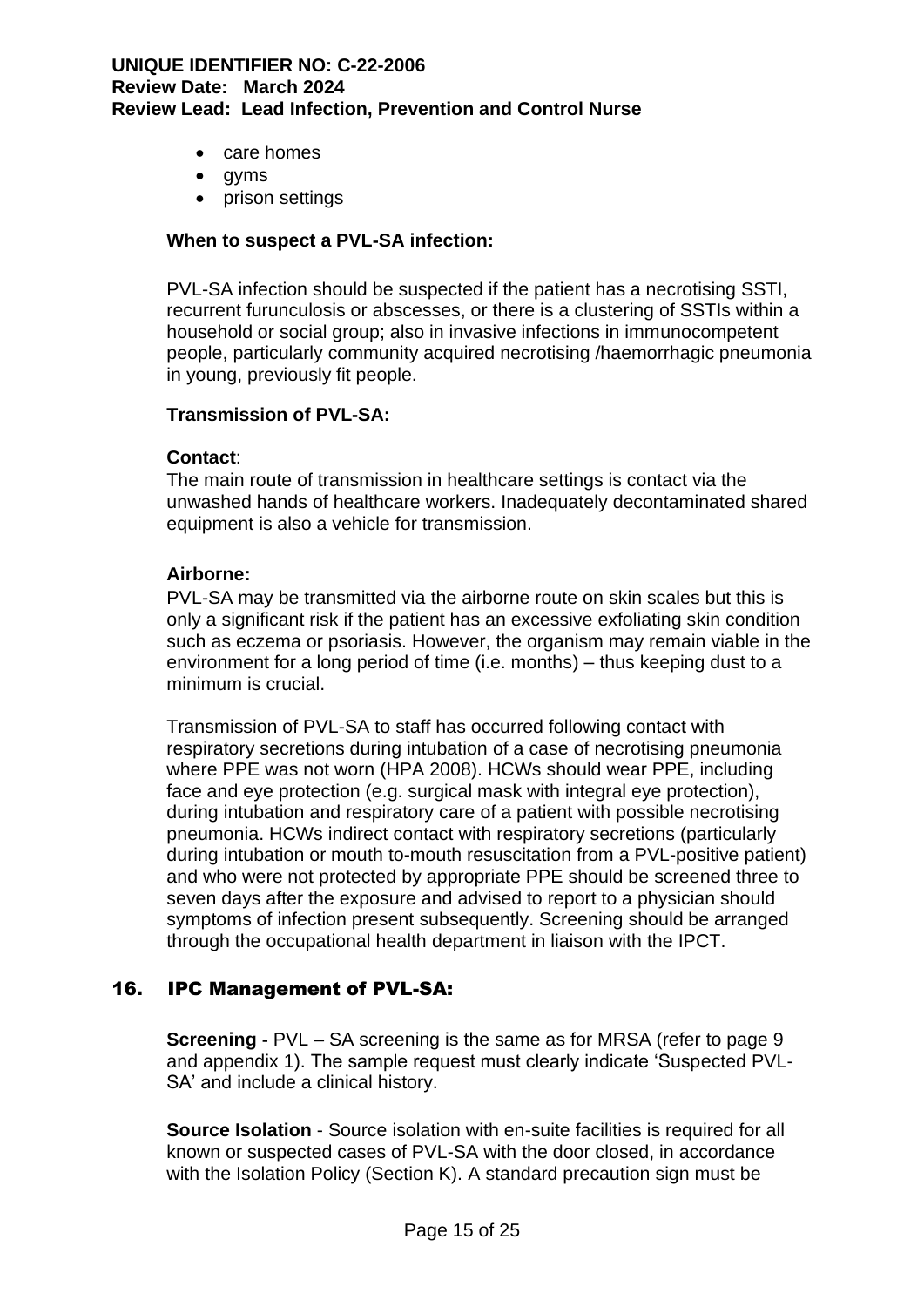displayed on the door. If isolation facilities are not immediately available, an isolation breech form is completed by IPCT and the ward advised to complete isolation Datix. The IPCT will liaise with staff to risk assess and advise re appropriate placement of patients.

**Hand Hygiene** - Meticulous hand hygiene is vital to prevent cross transmission of PVL-SA. Hands must always be washed before and after attending patients even if gloves have been worn. Liquid soap and warm water should be used following all patient contacts or alcohol gel can be applied to visibly clean hands. Hand decontamination is vitally important in preventing HCAIs.

**Personal Protective Equipment (PPE)** - All staff that have direct contact with the patient, their immediate environment or blood / body fluids must wear single-use plastic aprons and gloves. In addition, HCWs should wear a surgical face mask and eye protection during intubation and respiratory care of a patient who has possible necrotising pneumonia. Protective clothing must be removed and discarded after each use and before leaving the room, with the exception of removing items to the sluice. In such instances, be aware of contact points that may become contaminated and will require cleaning following removal of PPE.

**Linen** - All linen must be considered infectious and managed in accordance with the CHFT linen policy.

**Waste Management** - All isolation rooms must have a 'domestic' bin and an orange infectious waste bin in accordance with the waste policy.

**Decontamination of equipment and the patient's environment -** The patient's room requires twice daily cleaning with a chlorine-based disinfectant, for example Tristel, in accordance with the bed space cleaning protocol. All equipment and room furniture must be decontaminated daily and any equipment required for patient management should be disposable or dedicated for that patient only. These should be thoroughly cleaned after use or when no longer required with Tristel. If a commode is being used this must also be decontaminated after every use with Tristel. A **RED** clean with hydrogen peroxide vapour is required on patient discharge/transfer.

**Clinical investigations -** Patients with PVL-SA can undergo investigations in all departments, provided the department has been informed in advance. It is recommended that patients are seen at the end of the working session where possible **(**unless clinical need is a priority**),** and that they are dealt with promptly to minimise delay within the department. Decontamination of all equipment should be undertaken with Tristel.

**Decolonisation treatment** - Decolonisation treatment (appendix 2) is usually recommended for patients (and their close contacts) with confirmed PVL-SA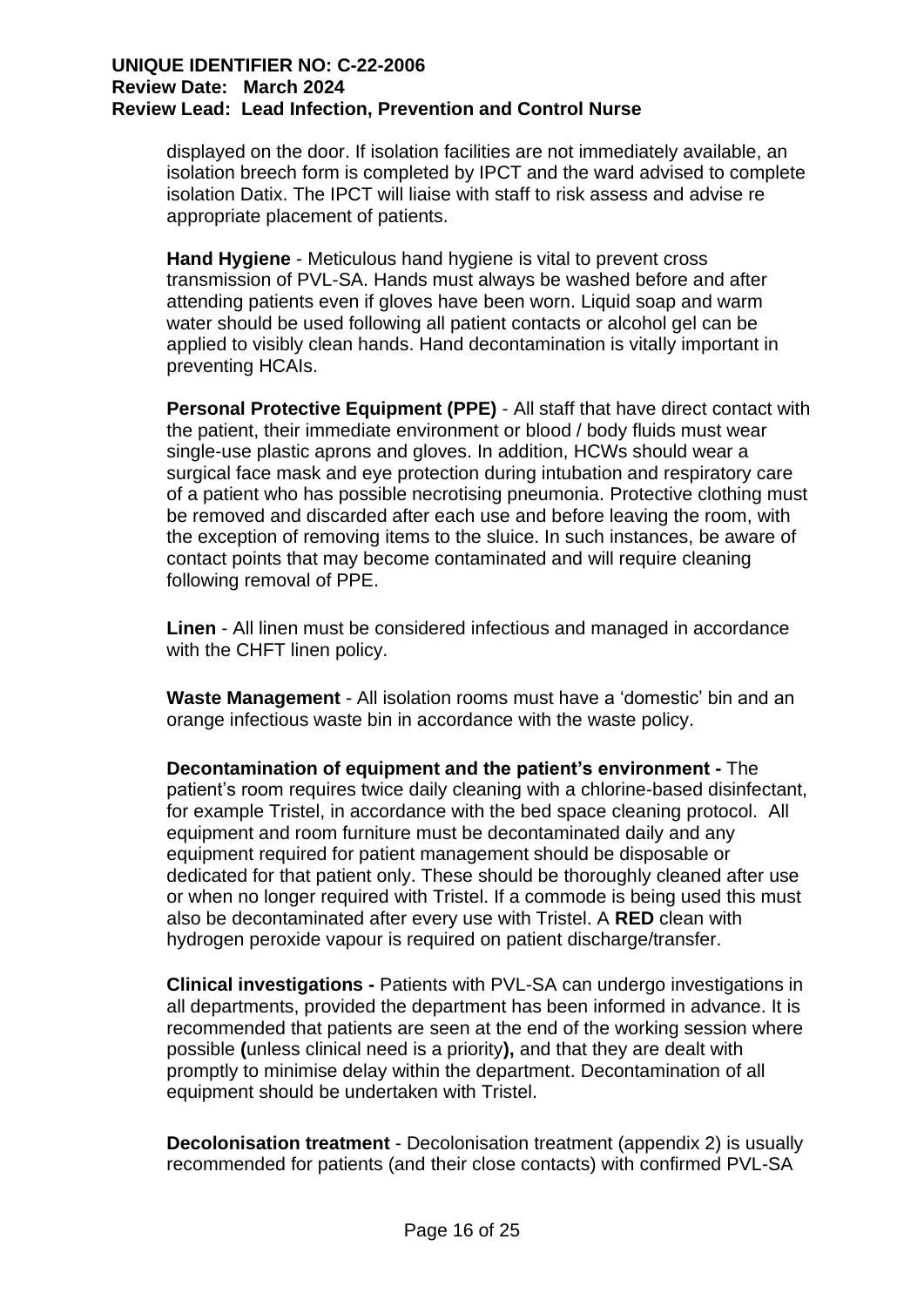infection to try and rid the body of this bacteria causing infection and interrupt transmission from person to person. The topical decolonisation should be restricted to a single 5 day course, commencing after the acute infection has resolved, and after standard prevention measures have been reinforced. Instructions explaining how to apply this treatment can be found in appendix 4. An antiseptic gargle may also be required; risk assessed on an individual basis.

**Transfers to other wards** - Patients can be transferred from one ward to another ward or unit, **if clinical need dictates.** The receiving area must be informed in advance of the PVL-SA status to ensure that the appropriate facilities are available, and the required precautions are applied. Movement for non-clinical reasons is not advised.

**Transfers to other health care settings** - If a patient with PVL-SA is transferred to another hospital or a care home, the receiving area should be informed so the necessary measures can be considered.

**Booking of Patients for Ambulance Transport -** Most carriers of PVL-SA can be transported with other patients with no extra precautions. Arrangements should be made for patients to travel alone if any of the following apply:

- Open wounds such as skin grafts or exudating wounds that cannot be covered by an impermeable dressing
- Excessively expectorating sputum and may not be able to effectively dispose of / manage with tissues etc.

**Assessment Prior to Discharge** - Staff should ensure the following prior to patient's discharge / transfer:

- Catheters are emptied before discharge
- Wounds are checked for visible exudate and are covered with an impermeable dressing
- All peripheral venous cannulae are removed

**Discharge Lounge** - Providing the above risk assessment has been completed, patients with or PVL-SA can be accommodated in the discharge lounge.

**General Patient advice -** Any skin lesions should be covered with a dressing and changed regularly according to the clinical assessment. Used dressings should be disposed of in the orange waste stream. The patient is advised not to touch or squeeze skin lesions. Good personal hygiene should be emphasised, including hand hygiene, not sharing towels or a bath and to refrain from communal activities, i.e swimming or contact sports until wounds have healed.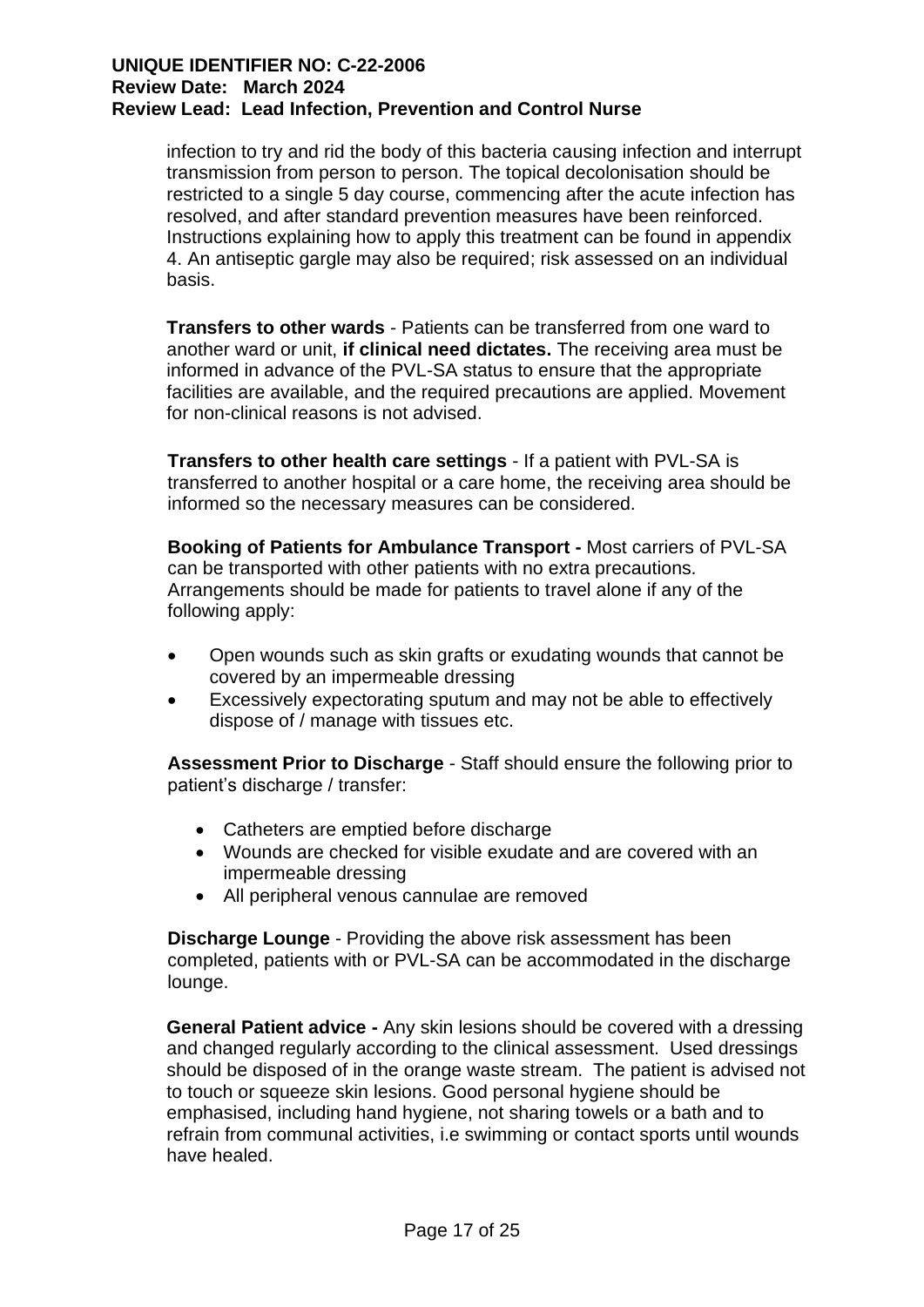**Staff with PVL-SA -** If a HCW has a positive PVL-SA swab they should be managed collaboratively with IPC and the OHD, with the general advice that they should not return to work until the acute infection has resolved. Close contacts also require risk assessment (refer to Appendix 4), and if required, receive concurrent decolonisation (Appendix 2).

**Staff exposure at work** - HCWs in direct contact with respiratory secretions (particularly during intubation or mouth-to-mouth resuscitation from a PVLpositive patient) and who were not protected by appropriate PPE, should be screened three to seven days after the exposure and advised to report to a physician should symptoms of infection present subsequently. Screening should be arranged through the Occupational Health Department in liaison with the IPCT. HCWs not in direct contact with respiratory secretions do not require screening.

## 17. Trust Equalities Statement

Calderdale and Huddersfield Foundation Trust aims to eliminate discrimination, harassment and victimisation and advance equality of opportunity through fostering good relationships, promoting inclusivity and embedding the "One Culture of Care" approach throughout the organisation. Stakeholder engagement is vital to analyse the equalities impact of this policy and ensure where there are any negative impacts, mitigation has been discussed and acted on.

## 18. Training and Implementation

The policy will be available on the Trust Intranet and communicated through existing clinical forums, senior managers, briefings, divisions, induction and mandatory training.

## 19. Monitoring Compliance with Procedural Document

Compliance will be monitored monthly via the IPC Dashboard and reported to the Executive Boards, also via the key performance indicators and the IPCT and Saving Lives.

## 20. References

- 1. Department of Health (2014) **Implementation of modified admission MRSA screening guidance for NHS. Department of Health expert advisory committee on Antimicrobial Resistance and Healthcare Associated Infection(ARHAI),** [https://www.gov.uk/government/publications/how-to](https://www.gov.uk/government/publications/how-to-approach-mrsa-screening)[approach-mrsa-screening](https://www.gov.uk/government/publications/how-to-approach-mrsa-screening)
- 2. Health Protection Agency (2008). **Guidance on the diagnosis and management of PVL-associated** *Staphylococcus* **aureus infection (PVL-**SA) in England. 2<sup>nd</sup> Edition. 7<sup>th</sup> November 2008.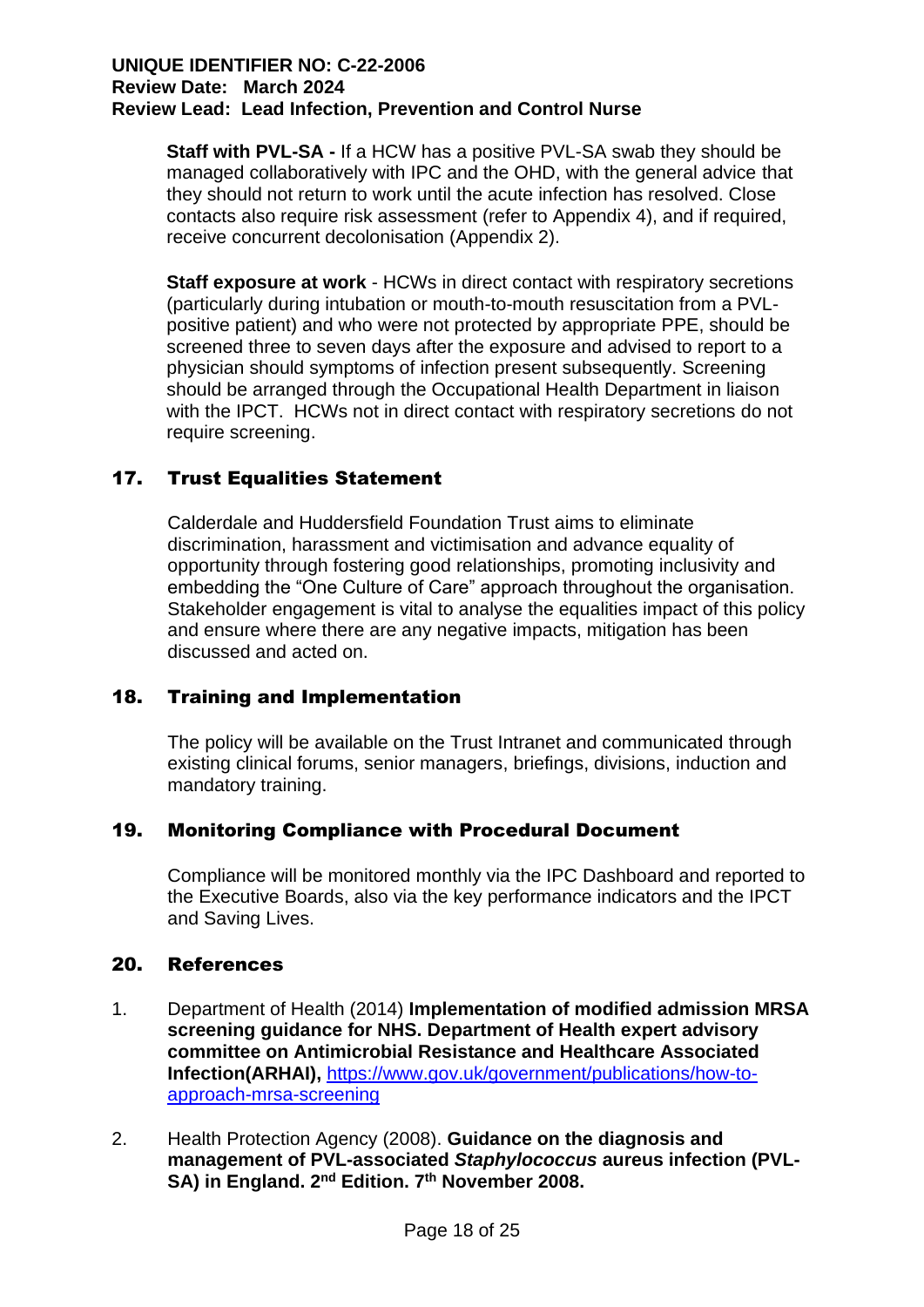[https://www.gov.uk/government/uploads/system/uploads/attachment\\_data/file/](https://www.gov.uk/government/uploads/system/uploads/attachment_data/file/322857/Guidance_on_the_diagnosis_and_management_of_PVL_associated_SA_infections_in_England_2_Ed.pdf) [322857/Guidance\\_on\\_the\\_diagnosis\\_and\\_management\\_of\\_PVL\\_associated](https://www.gov.uk/government/uploads/system/uploads/attachment_data/file/322857/Guidance_on_the_diagnosis_and_management_of_PVL_associated_SA_infections_in_England_2_Ed.pdf) [\\_SA\\_infections\\_in\\_England\\_2\\_Ed.pdf](https://www.gov.uk/government/uploads/system/uploads/attachment_data/file/322857/Guidance_on_the_diagnosis_and_management_of_PVL_associated_SA_infections_in_England_2_Ed.pdf)

- 3. Assessment of risk to close contacts of patients with lower respiratory tract infection due to Panton-Valentine leucocidin-positive Staphylococcus aureus in England: Version 1.3. PHE 2013. Gateway Ref No: 2013963.
- 4. Health Protection Agency/Royal College of Nursing (2011**).Panton-Valentine Leukocidin-positive Staphylococcus aureus (PVL-SA), RCN guidance for health professionals**
- 5. WHO (2017)<http://www.who.int/mediacentre/factsheets/fs194/en/>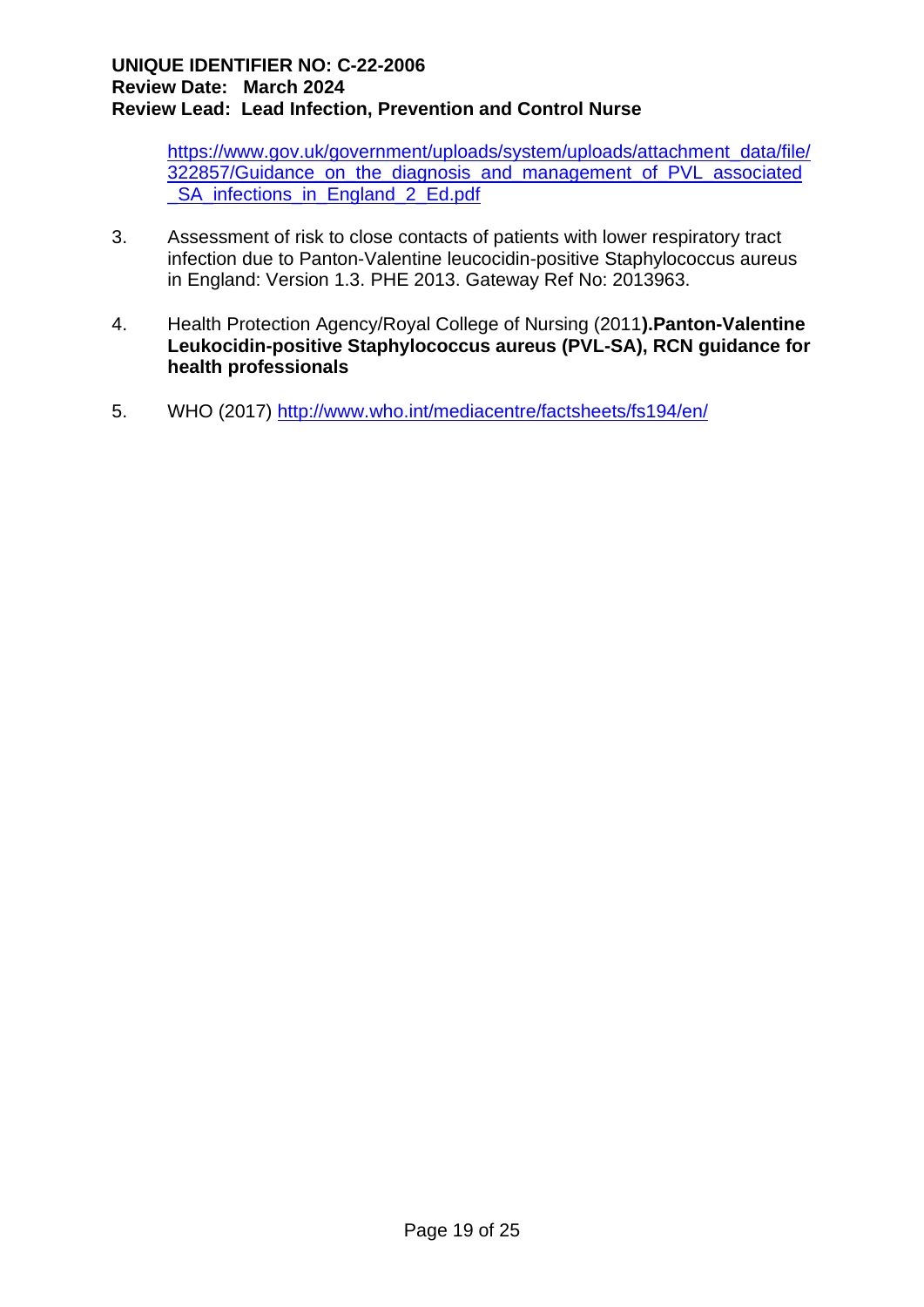## **MRSA Screening Process**

| When: | On admission to CHFT or if the patient is being pre-assessed.                                                                                                                                                                                                                                                                                                                                                                                                                     |  |  |  |  |
|-------|-----------------------------------------------------------------------------------------------------------------------------------------------------------------------------------------------------------------------------------------------------------------------------------------------------------------------------------------------------------------------------------------------------------------------------------------------------------------------------------|--|--|--|--|
| Who:  | Currently ALL emergency and elective admissions to CHFT.                                                                                                                                                                                                                                                                                                                                                                                                                          |  |  |  |  |
| What: | A full screen includes:<br>One swab for both nostrils<br>One swab for both groins<br>$\bullet$<br>Swab any lesions / drain sites / PEG site etc<br>CSU if urinary catheter present                                                                                                                                                                                                                                                                                                |  |  |  |  |
| How:  | Nose:<br>Carefully insert one swab into the patient's nostril, up to 1 inch<br>(2.5cm) from the edge of the nares (adult patient)<br>Roll the swab 5 times<br>Repeat with the other nostril<br>Place the swab into its container<br>Groin:<br>Swab the patient's groin area using a rotating technique for 3<br>seconds<br>Place swab in container<br><b>DO NOT</b> give to the patient to perform. All swabs to be taken by<br>HCWs who are aware of the appropriate techniques. |  |  |  |  |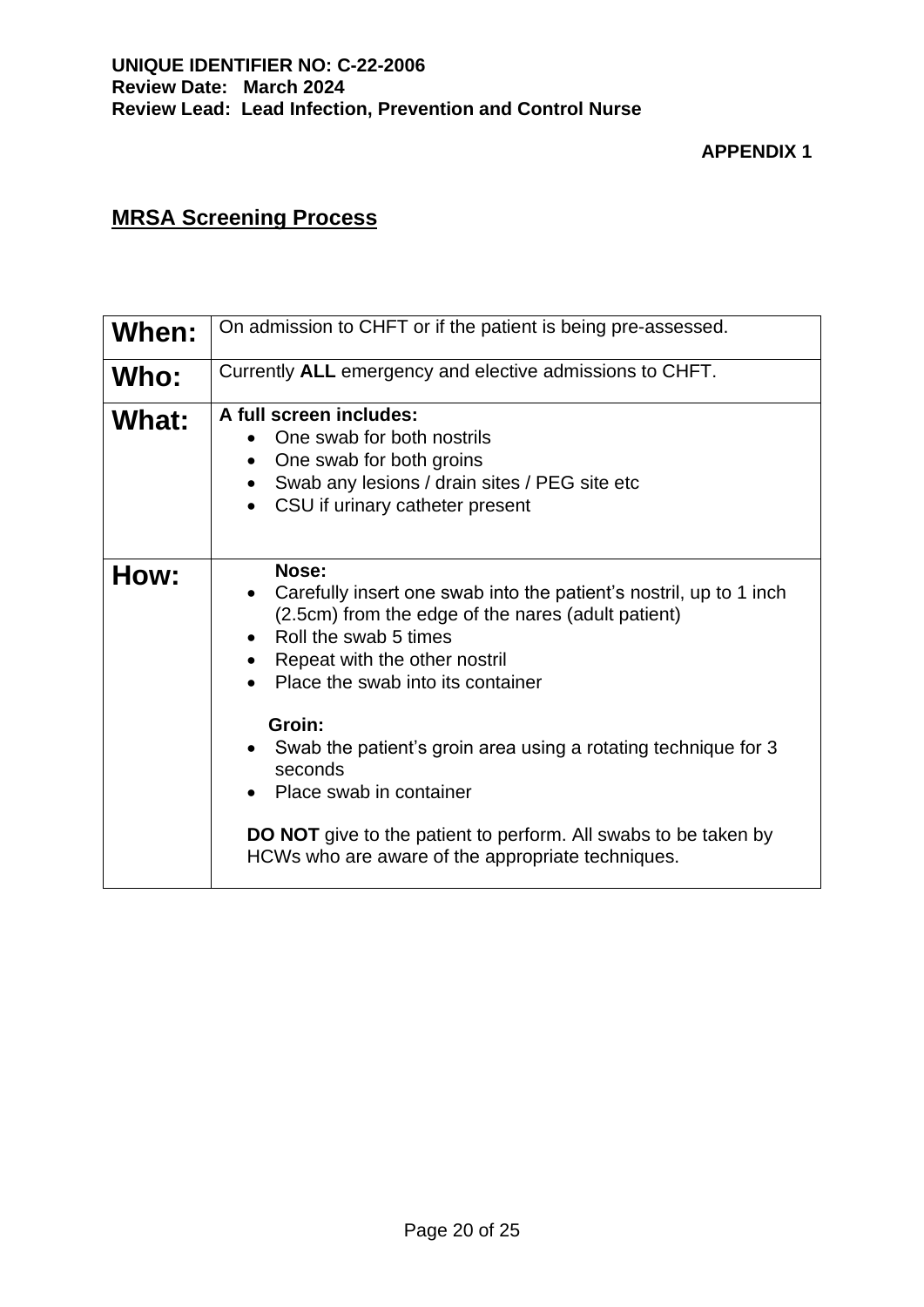## **Infection Prevention & Control Department**

## **MRSA Colonisation Suppression Treatment**

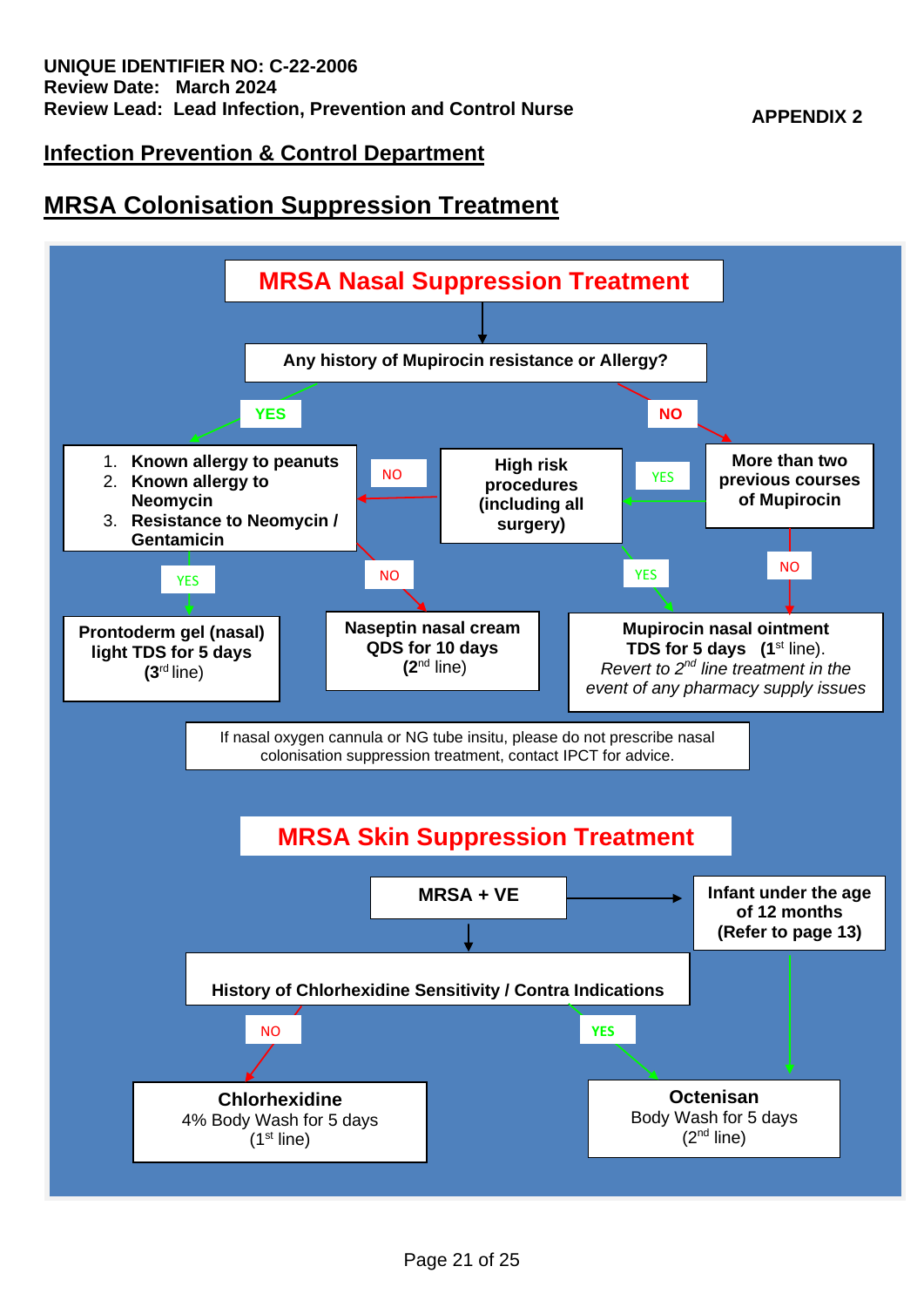#### **APPENDIX 3**

#### Figure 2: Principles of risk assessment and the management of close contacts of confirmed PVL-SA infection<sup>4</sup>



Adapted from: Health Protection Agency, Local and Regional Service (LaRS) - Management of PVL-SA. Recommendations for Practice 2010

- 1. Close contact is defined as someone who has had prolonged close contact with the case in a house-hold type setting during the seven days before onset of illness. Examples of such contacts would be boyfriend/girlfriend/those living and/ or sharing a bathroom in a hall of residence
- 2. Screening should include a swab of the nose, throat, and any suspicious lesions, including damaged skin. Other sites that may be swabbed<br>include perineum and axilla. Please mark on specimen contact of confirmed case of PVL SA infection. If consent to screen cannot be obtained discuss with GP/MO.
- 3. Decolonisation is ineffective if skin lesions are still leaking. Only start after infection has resolved. When indicated, decolonise case with other close contacts at the same time
- 4. High risk groups:
	- . Health care workers in health and social care settings(includes care home staff)
	- . Participants of close contact sports e.g. rugby orwrestling
	- Regular user of gyms
	- \* People in closed communities e.g. military camps and prisons
- 5. National guidance (including leaflets) available at: www.hpa.org.uk/ web/HPAwebFile/HPAweb C/1218699411960
- 6. Immunocompromised patients receiving immunosuppressive chemotherapy/radiotherapy, receiving immunosuppressive treatment for bone marrow or solid organ transplant, high dose steroids, diagnosed with immunodeficiency syndrome or disease e.g. HIV. See Immunisation against infectious Disease - The Green Book (2006), DH p
- 42 for further information www.dh.gov.uk/en/Publicationsandstatistics/Publications/ PublicationsPolicyAndGuidance/DH\_oy 9917
- Inform local Health Protection Units (HPUs) of confirmed case(s) of PVL-SA if:
- 1. Infection is in a care home/residential facility
- 2. There is suspicion of spread in nurseries, schools, universities and sports facilities
- a. Clusters/outbreaks are suspected
- 4. Invasive disease if suspected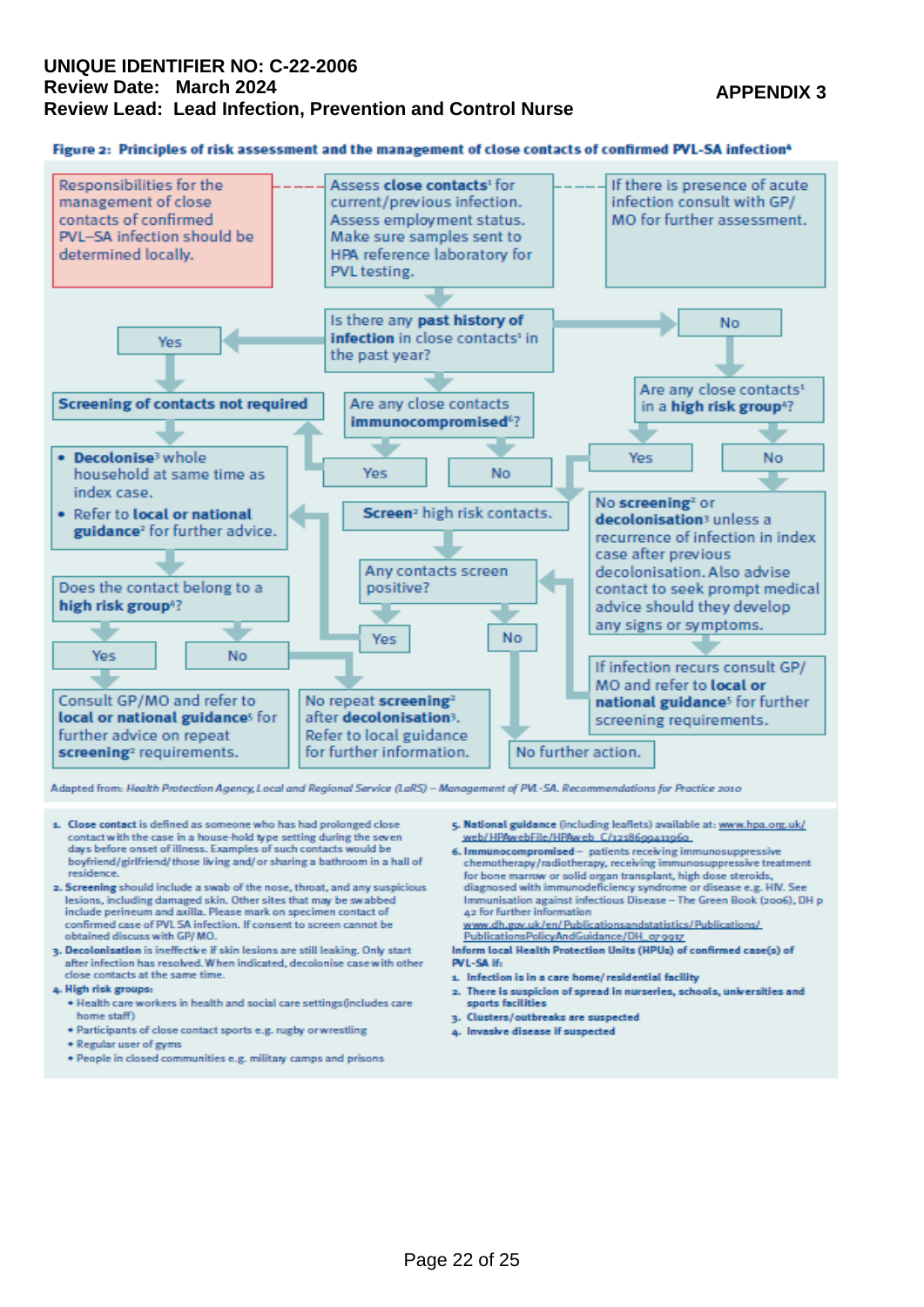## **APPENDIX 4**

## **Supply of prophylaxis or treatment to staff and relatives/carers following exposure to infectious conditions**

This covers the supply of medicines to staff who have been in contact with infectious patients and require prophylaxis or treatment in accordance with national and/or public health guidelines.

In exceptional circumstances relatives and/or carers may also require prophylaxis or treatment to be supplied by CHFT where any delay in obtaining from their GP may compromise the patient or themselves. For example:

- Chemoprophylaxis for meningitis
- MRSA suppression for parents of babies on SCBU

Please refer to CHFT Outbreak of Infection Policy <https://intranet.cht.nhs.uk/chft-documentation/view-document.php?docID=495>

#### **Roles and responsibilities**

**On-call microbiologist** will advise on medication required (see Green Book, PHE quidance).

### **Occupational Health (during hours)**

- To undertake contact tracing to identify staff, record on personal file and inform pharmacy of potential numbers of staff which will require medication
- To administer vaccination if appropriate to the situation

## **Clinical staff on outbreak ward (out of hours)**

• To undertake contact tracing to identify staff and inform pharmacy of potential numbers of staff who will require medication if this can't wait till normal working hours

**Medical team** on outbreak ward to prescribe the indicated prophylaxis on an outpatient prescription which can be obtained from pharmacy

**CHFT Pharmacy (not Rowlands)** – dispense medicines – book out to occupational health – no prescription charge payable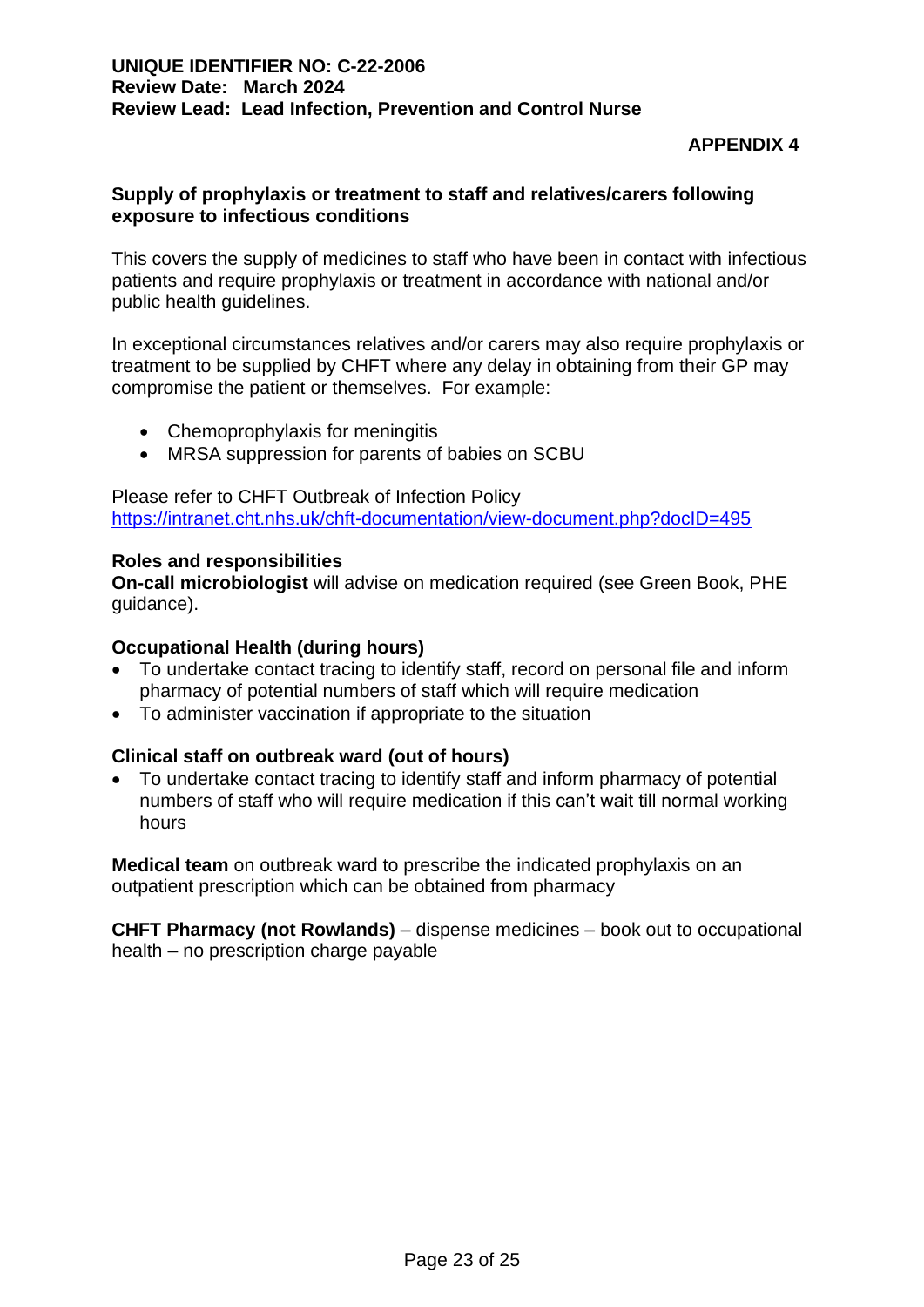**APPENDIX 5**

**Calderdale and Huddersfield NHS Foundation Trust** 

# **MRSA Suppression Treatment Application** How to use Nasal Ointment and Body Wash 5 day course **Patient Instructions**



## **Body Wash**

2

3

Use once a day for 5 days.

Wet skin and apply the undiluted body wash to the whole body using your hands or a clean cloth.

Wash thoroughly, especially the armpits and groin  $\bigcirc$ , leave for 2 minutes and then rinse and dry.

Avoid contact with eyes and do not use internally.

Wash your hair with the body wash once during the five days.



## **Nasal ointment**

Apply three times a day for five days. Using clean hands, apply a match head sized blob of ointment onto your little finger and apply it to the inside of each nostril.

Pinch your nose to spread the ointment in your nostrils.



Leaflet No: pate0034 v2 review date 9/19 Page 1 of 2